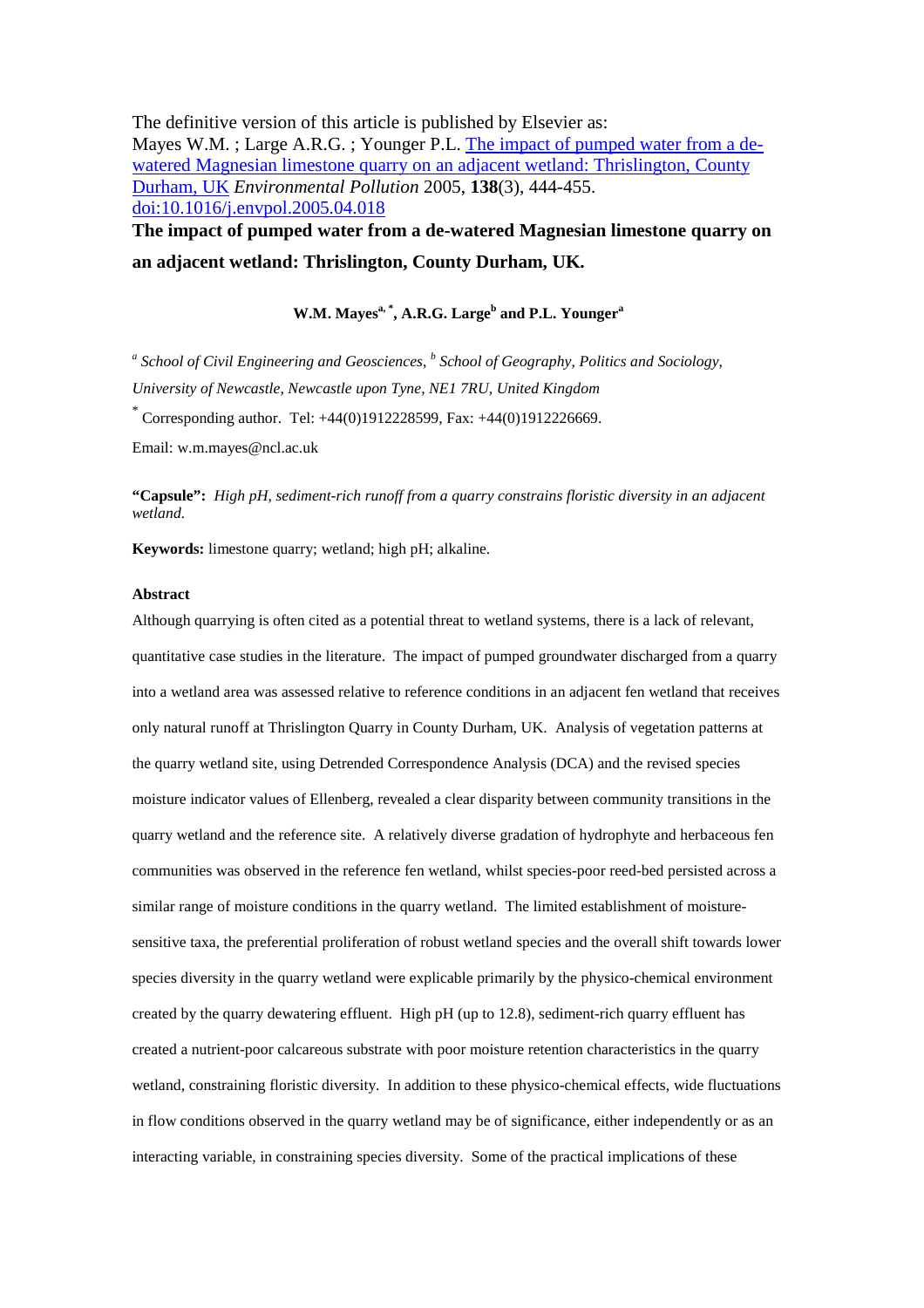findings are examined, in particular their significance for proposals to utilise wetland areas within

limestone quarry settling lagoons as a means of improving water quality.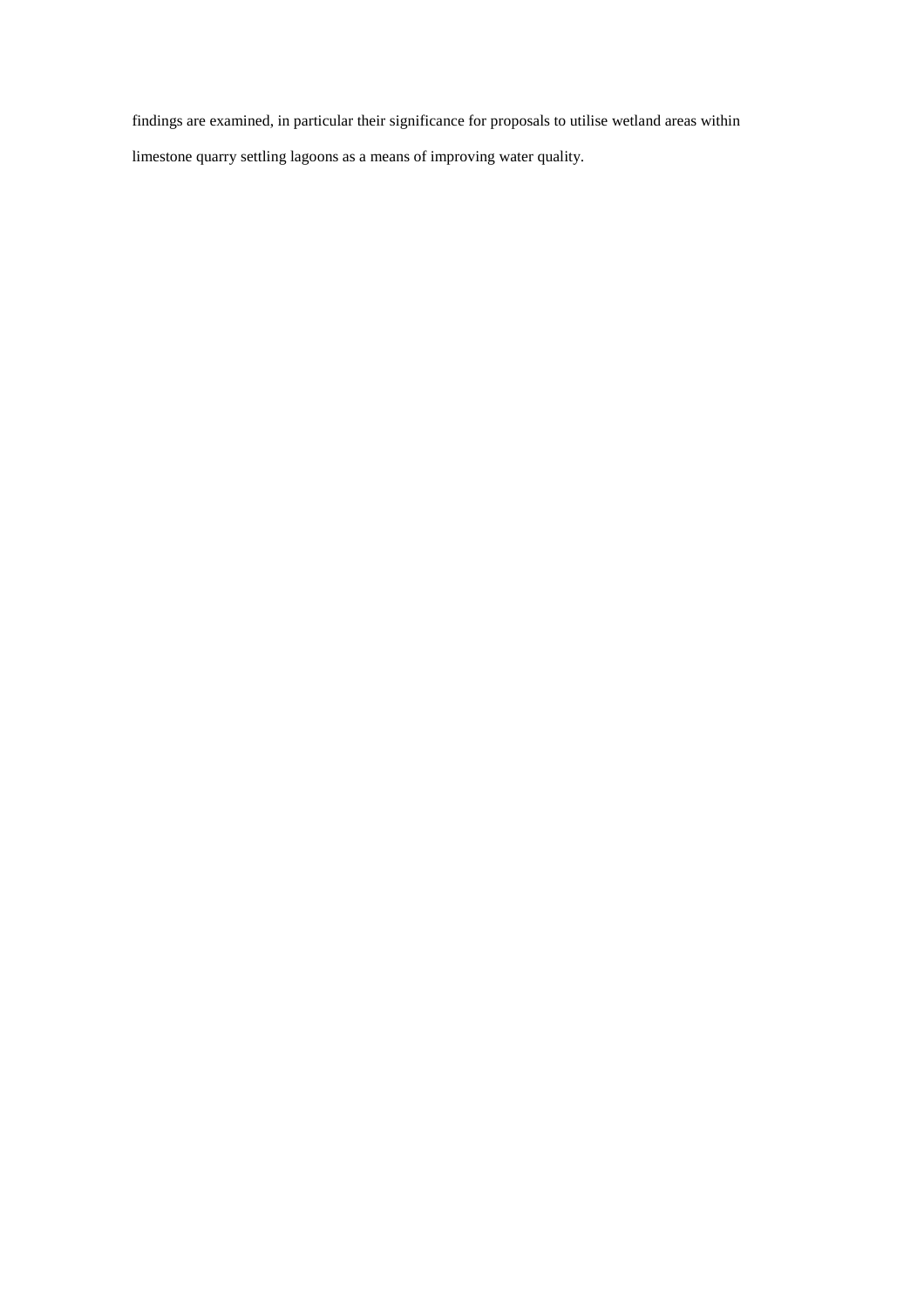### **1. Introduction**

Predicting impacts of limestone quarrying activity on adjacent wetlands is a highly uncertain process, for at least two reasons:

- (i) the heterogeneity of hydrological processes in many limestone terrains (e.g. Smart et al., 1991), and
- (ii) the inherent difficulty in distinguishing between the sensitivity of plant communities to change in water table conditions and water quality perturbation (e.g. Wheeler and Shaw, 1995).

Uncertainties in prediction of impact of quarry development often result in a highly precautionary approach being taken by regulators in relation to proposed mineral developments. In such cases, the onus of proof is usually placed on the mineral developers, who are charged with providing quantitative evidence that quarrying will not give rise to unacceptable hydrological, or hydrochemical and/or ecological impacts (e.g. Finlinson and Groves, 1994; Wardrop et al., 2001).

The impacts of limestone extraction on the surface water and groundwater environment have been widely documented and discussed (e.g. Roy Waller Associates Ltd., 1991; Gilman, 1994; Rust Environmental Ltd., 1994; Heathwaite, 1995; Thompson et al., 1998; Hobbs and Gunn, 1998; Mitsch and Gosselink, 2000; Adams and Younger, 2001). Impacts of limestone extraction on wetlands can encompass hydrological issues (e.g. flow derogation or augmentation typically associated with pumping operations), hydrochemical changes (resulting from accidental spillages of oils etc., or from the generation of high pH leachates where lime kilns are co-sited with limestone quarries), and problems associated with increased sediment loadings entering receiving water bodies. However, published accounts of the nature of such impacts has to date been largely restricted to qualitative accounts and the conjectural assessments of possible interactions between quarrying activity and the surrounding hydrological environment. For instance, Finlinson and Groves (1994) have suggested that as many as 100 of the 3750 designated Sites of Special Scientific Interest (SSSIs – a UK legal notification which protects sites of wildlife or geological importance) in the UK may be at risk from the de-watering effects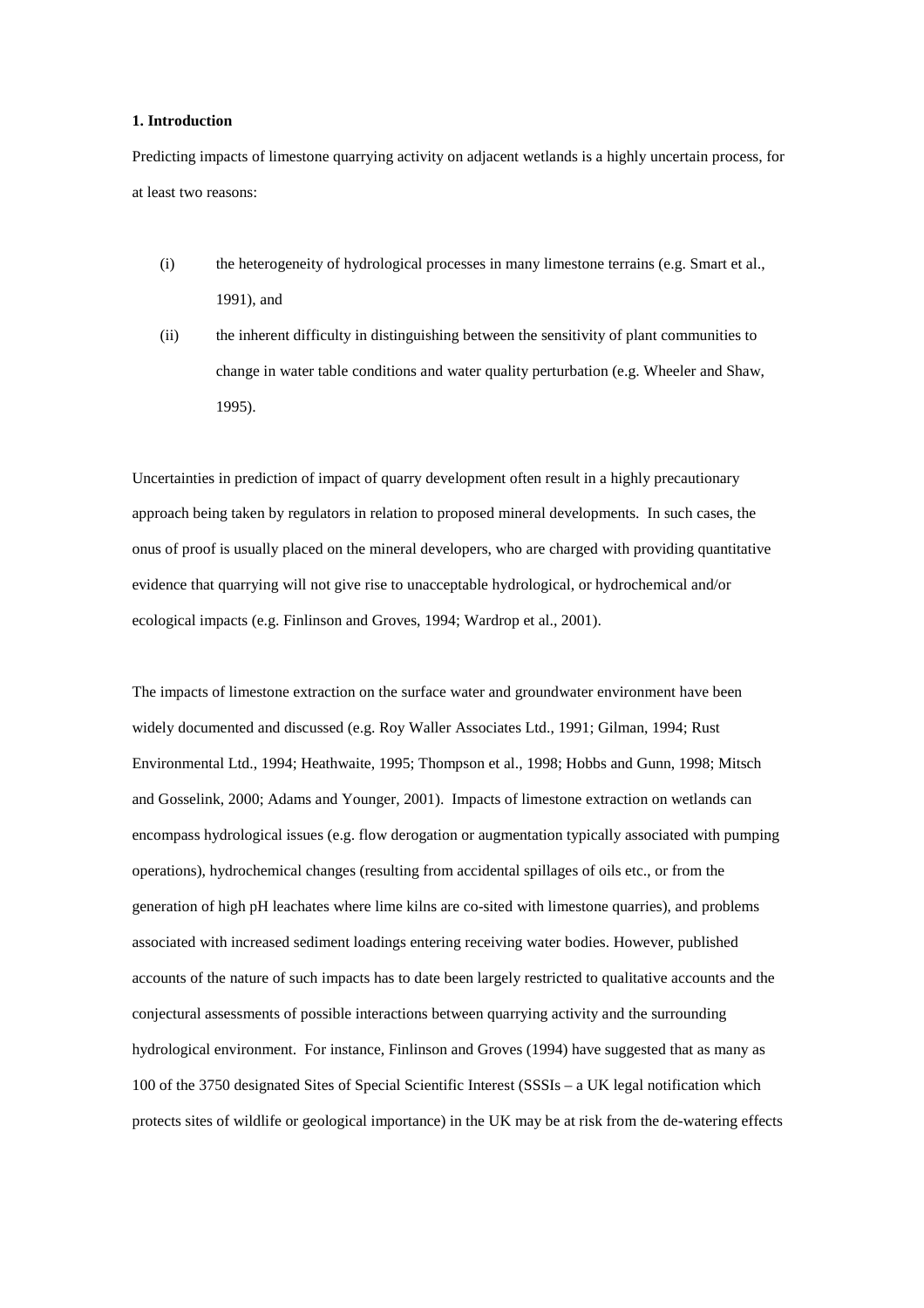of proximate quarrying operations, although details of the nature and magnitudes of risks are not specified.

This paper describes an integrated assessment of the effects of Magnesian limestone quarrying on hydrological, hydrochemical and ecological processes in wetland environments which receive effluents from a limestone quarry. This study aims to quantify the nature and magnitude of impacts of dewatering on a natural wetland through comparison with an upstream reference site. Besides providing a quantified example, the methodology used in this study represents a potential model for future impact assessments at other sites. Furthermore, the study assesses the conservation value of the impacted communities and the possible ancillary water quality benefits provided by wetlands in receipt of alkaline discharges.

### **2. Materials and methods**

# *2.1. Study site*

At Thrislington Quarry, County Durham, UK (54 41' 12" N, 1 31' 56" W), water pumped from a quarry working the Magnesian Limestone and Basal sands (both of Permian age) is discharged into a natural wetland adjacent to the operating area. Directly upstream of this quarry wetland is an unaffected SSSI fen wetland area (hereafter referred to as the "reference site"), which provides a comparison from which the hydrological, hydrochemical, and ultimately, floristic influence of pumped effluent disposal in the quarry wetland can be assessed.

Fig.1 shows the wetland study site, which lies to the west of the quarry void and associated calcination (i.e. lime-burning) works. The wetland lies in a low-lying glacial meltwater channel cut through the Magnesian Limestone escarpment, the base of which is lined with low-permeability glacial till. The wetland, which supports dense calcareous fen vegetation, is bisected by a railway embankment which effectively separates the reference site from the quarry wetland. The quarry wetland receives pumped groundwater, which is mixed to varying degrees with other sources of works runoff, including leachates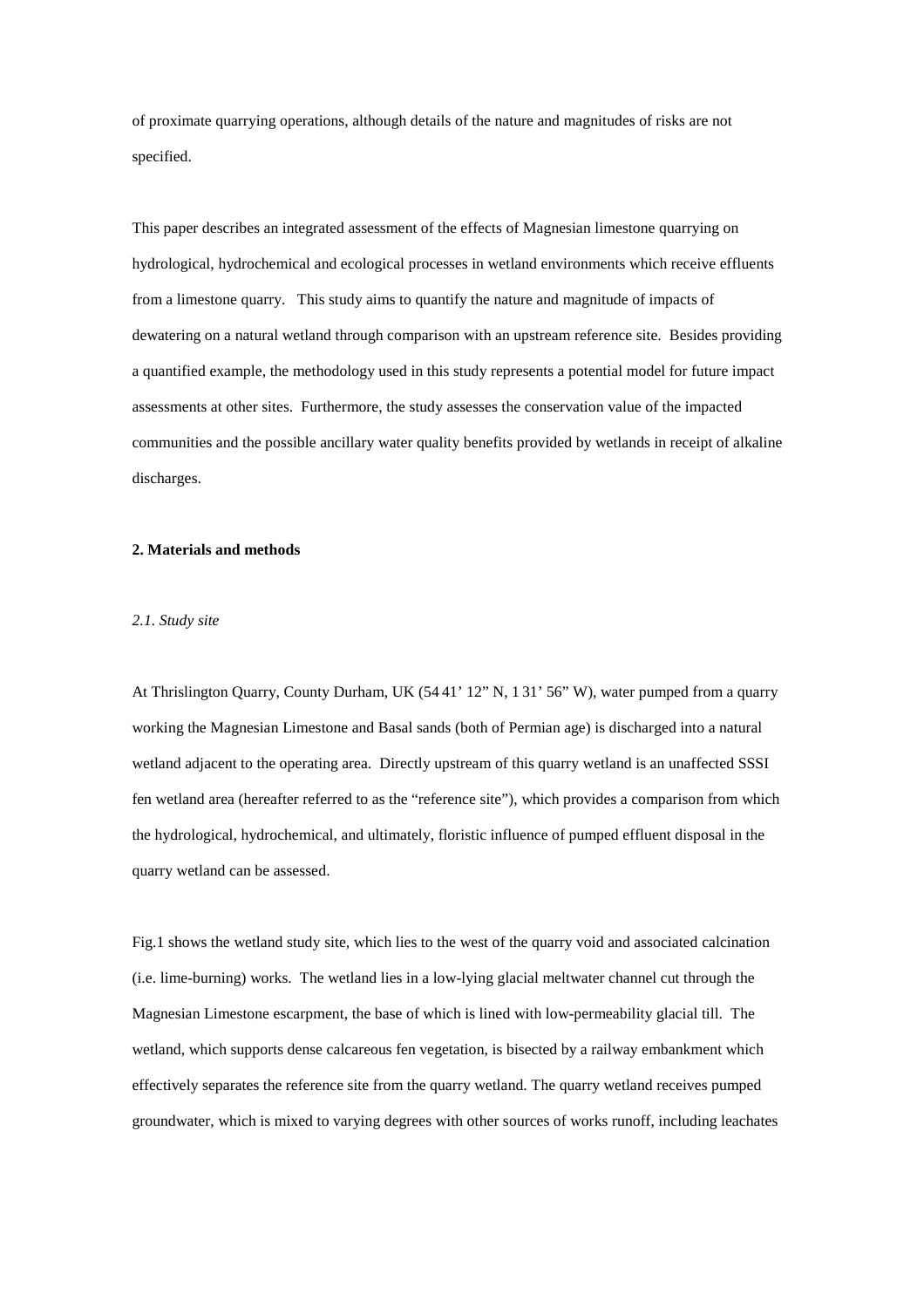from calcination plant wastes (which have extremely high pH values). The groundwater pumped from the quarry is itself a mixture of two sources:

- (i) limestone groundwater which flows downwards to a sump sunk into the underlying Basal Sands, and
- (ii) mine water pumped from an old colliery shaft (Thrislington Jane Shaft), which pierces Carboniferous-age Coal Measures to the north of the workings. The mine water is used as process water in the quarry processing plant.

Water levels within the quarry wetland area are regulated by a sluice gate into the adjacent water body (marked as 'South Pond' in Fig.1). The vegetation of this quarry wetland has been allowed to establish and succeed in a spontaneous fashion (sensu Pyšek et al., 2001) over lime spoil which was previously deposited in the area. Prior to quarrying activity, archival evidence (Mayes, 2003) shows the quarry wetland to be part of a larger mire unit, which along with the reference site, entirely covered the glacial meltwater channel.

The reference site to the west of the railway embankment occupies 12.9 hectares, and is not subject to any 'active' vegetation management (i.e. grazing, mowing, or burning). The principal water sources for this fen wetland arise from a calcareous flush area north of the site and an area of made ground (e.g. quarry and coal mine spoil) to the north east (Fig.1). Outflow from the reference site occurs via a culvert beneath the railway embankment, providing a further source of water to the quarry wetland. This culvert serves as the principal regulator of levels in the reference site, with a fairly consistent outflow of between 2 and 5 l s<sup>-1</sup>. Flow is always southerly, from the reference site through the culvert, and water never flows back from the quarry wetland into the reference site. This ensures that the hydrological integrity and separation of the reference site from the quarry wetland is maintained. The reference site can thus be viewed as being 'hydrologically managed', in that the culvert is designed to ensure a consistent outflow from the site. Archival evidence (e.g. vegetation surveys, maps and aerial photographs: see Mayes, 2003; Graham, 1980) shows the hydrology and vegetation of the reference site to have been relatively stable over recent decades. Although it is impossible to gain true control conditions at such scales outside of the laboratory, these 'reference' conditions are typical of calcareous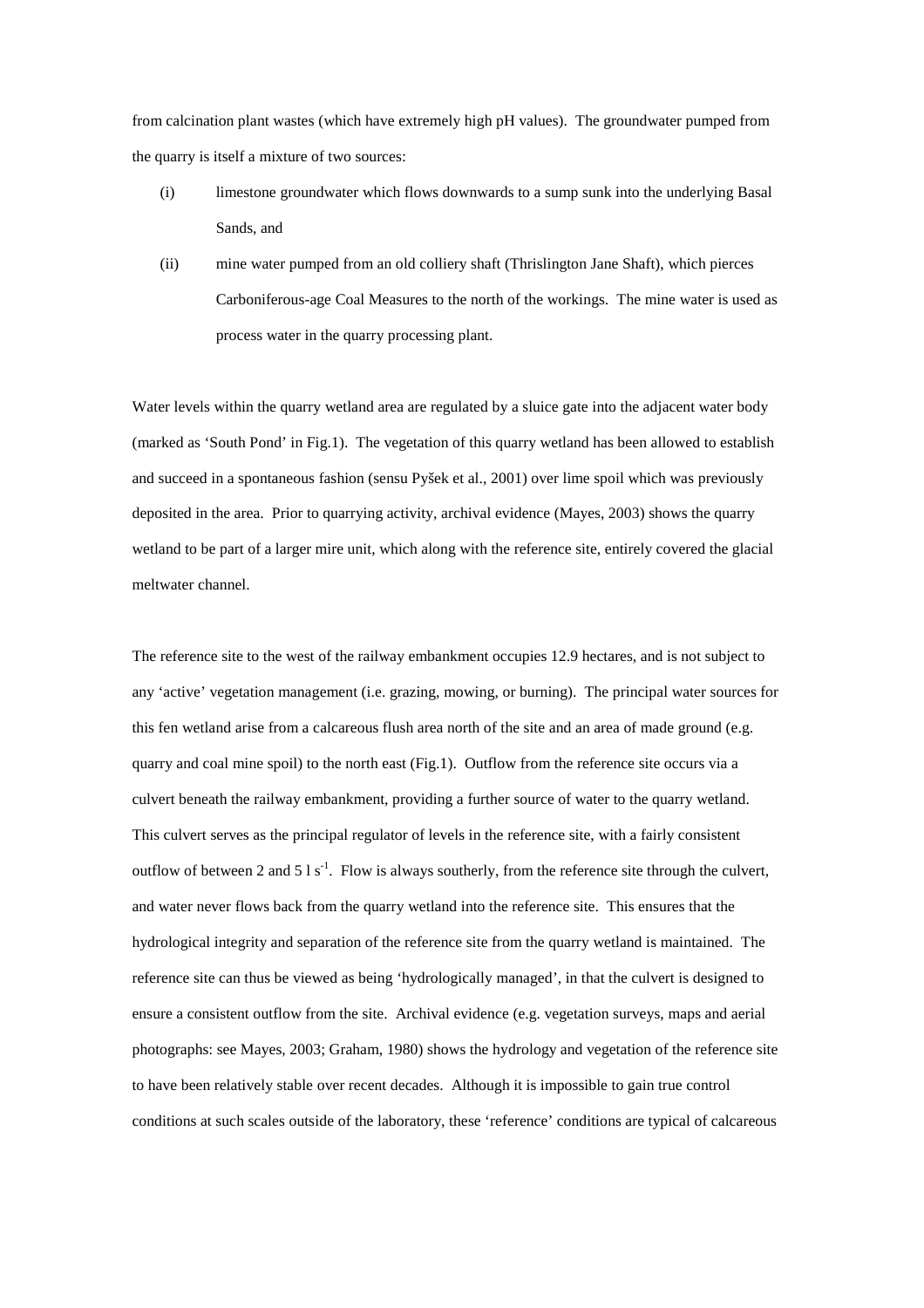mires in the local region (e.g. Graham, 1988) and thus provide a suitable and immediately proximate comparator from which to assess the impact of quarry effluent on the downstream quarry wetland.

# *2.2. Physico-chemical, vegetation and statistical analysis*

A monitoring network of 27 dipwells (14 in the reference site, 13 in the quarry wetland) was laid out (in March 2000) in transects designed to provide profiles across the principal moisture and vegetation gradients (Fig.1). Water levels were monitored weekly over the period April 2000-November 2001 along with sampling of major physico-chemical parameters (pH, electrical conductivity, *Eh* and water temperature) in all dipwells, and the quarry effluent source using a Myron L Company six-parameter Ultrameter<sup>®</sup>.

Monthly water samples were collected from selected dipwells over the period October 2000 to September 2001. For each sample, two polypropylene bottles were filled, one of which was acidified (for cation and metal analysis) and the other left untreated (for anion analysis). All samples were filtered using 0.45µm cellulose nitrate filters and were analysed (always within one week of sampling) for major anion and cation species using a Dionex 100 Ion Chromatograph. Fe and Mn (preliminary analyses showed other metals such as Al, Cu, Zn, Pb, Cd, and Ni to be consistently below detection limits) were measured using a Pye Unicam Atomic Absorption Spectrophotometer (AAS). Sample alkalinity was determined in the laboratory within 2 hours of sample collection by titration against  $0.05M$  H<sub>2</sub>SO<sub>4</sub>. Reliability of sample analyses were tested by charge balance calculations. An electro-neutrality within ±5% was considered to be of suitable accuracy. The wetland surface samples were supplemented by data obtained from the quarry operators who undertake monthly monitoring of groundwater chemistry in observation boreholes around the site, including the two main sources of water for the quarry wetland.

Physico-chemical analyses of substrate characteristics were carried out to assess transitions in nutrient availability and physical attributes of the wetland substrate across the site. Soil moisture in surface horizons (0-10cm depth) was measured on the day of sample collection through heating 10-20g sample at 105<sup>o</sup>C until constant weight of samples was reached (see Allen et al., 1989). 124 samples were taken from areas of differing wetland character (e.g. from uncolonised quarry sediment, reed-beds, herbaceous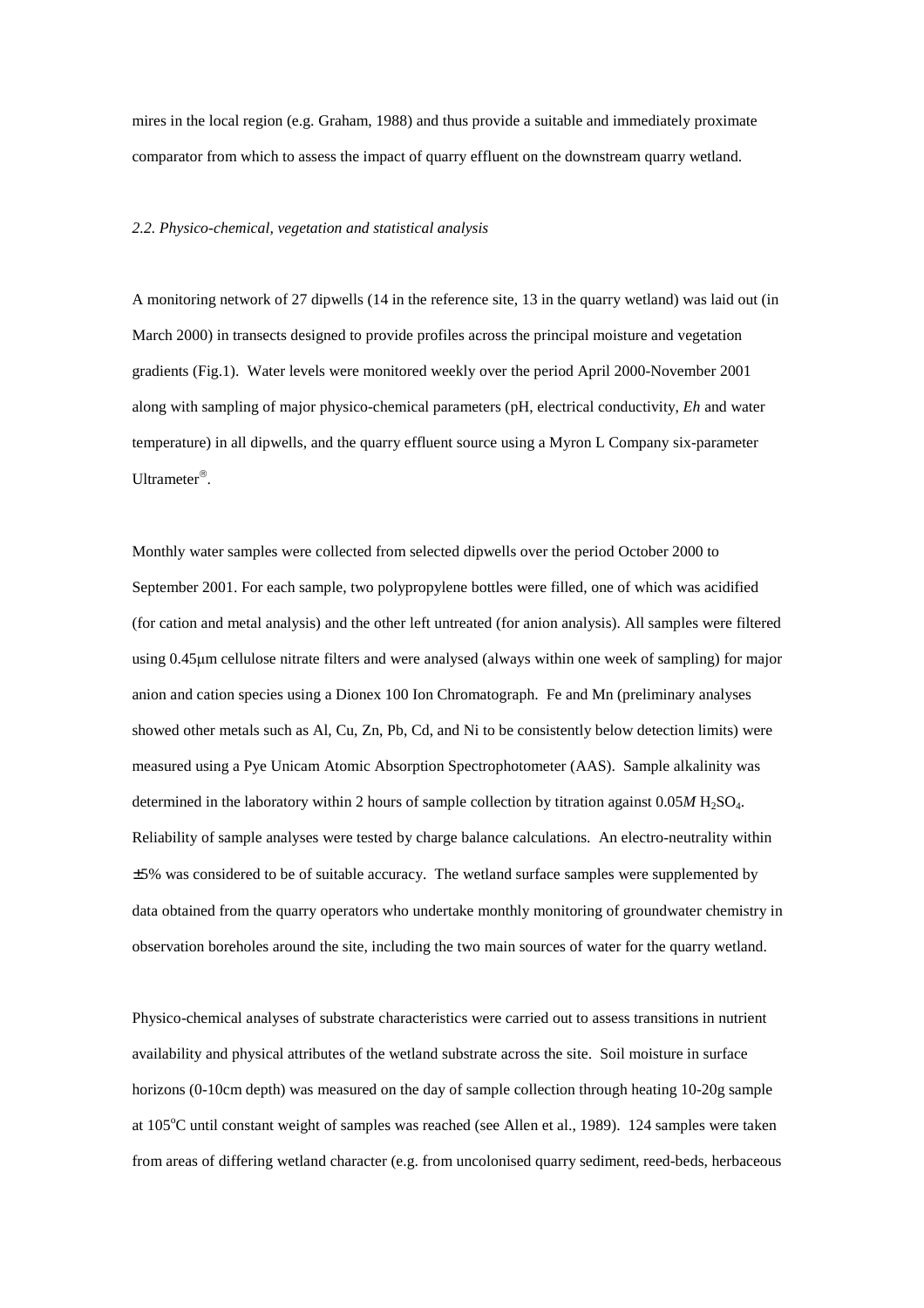fen) under dry conditions (defined as  $\leq$  2mm precipitation in the 20 days prior to sampling). Organic content of the wetland soils was estimated from the loss on ignition (LOI) of 5g of dry sample held at 550°C until constant weight was achieved, following the standard method of Allen et al. (1989). Sediment samples from the top 30cm of the soil profile were taken at 20 locations across the quarry wetland and the reference fen wetland site for nutrient extraction and elemental analysis. Extracts were made from 5g (1g for N extraction) of substrate samples which were air-dried and coned and quartered from the bulk samples. Ca, Mg, Fe and Mn were extracted using 200ml of 0.5*M* ammonium acetate and concentration estimated via AAS; Na and K with the same extractant by flame emission spectrophotometry, inorganic P via colorimetry using  $100 \text{m}$  0.5*M* NaHCO<sub>3</sub> extractant and N using  $2M$ KCl followed by semi-micro Kjedahl distillation procedure (following the standard methods of Allen et al., 1989).

Sedimentation rate in the quarry wetland was measured using a series of graduated (to 1mm) sedimentation rules which were hammered into underlying coarse sand fractions in areas around the quarry outfall that undergo periodic sediment deposition. Sedimentation was recorded every two weeks between December 2000 and November 2001.

Vegetation surveys were carried out in summer 2001, comprising species identification and visual estimates of species percentage cover in  $4m^2$  quadrats at each of the 26 dipwell locations. This quadrat size was deemed suitable following preliminary site assessments and follows the guidelines of Kent and Coker (1992). A survey of vegetation in marginal areas of the quarry wetland was carried out in August 2001. This supplementary survey consisted of seventeen randomly placed  $4m<sup>2</sup>$  quadrat locations within stratified sampling areas outside of the dominant monospecific stands of *Phragmites australis<sup>1</sup>* and *Typha latifolia.* Here the objective was to identify species composition of littoral areas and pioneer communities on the more open calcareous silty-sand substrate.

Analysis of quadrat data was undertaken using Detrended Correspondence Analysis (DCA) to investigate the main divisions and affinities within the vegetation data using CANOCO (ter Braak, 1988). Log transformations of cover data were executed so that data conformed approximately to a

<sup>&</sup>lt;sup>1</sup> Nomenclature follows Tutin *et al.* (1992) for vascular plants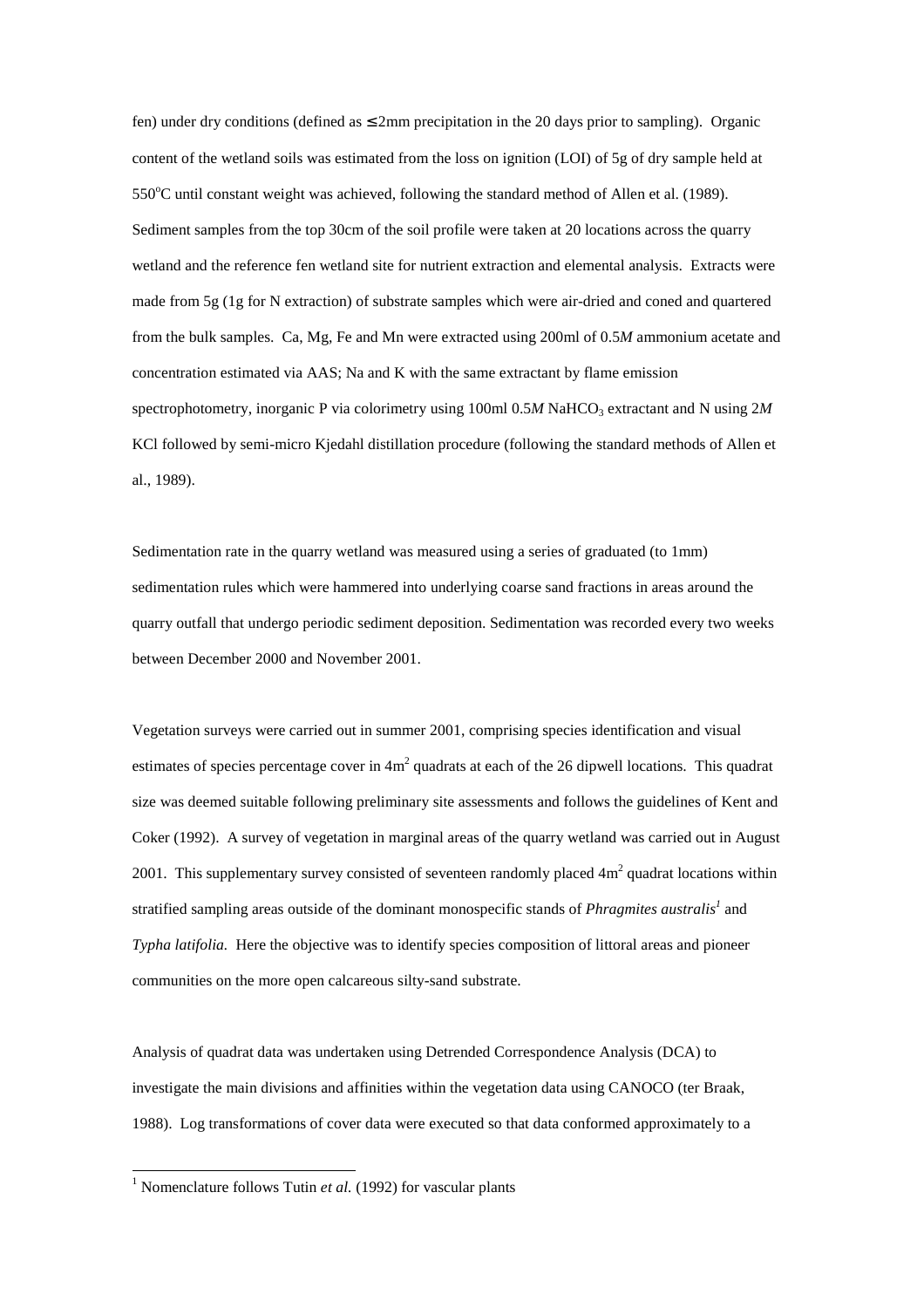Gaussian (normal) distribution, with no down-weighting of data for rare species. Interpretation of ordination data is aided by (1) relating the surveyed communities with the archetypal communities of the National Vegetation Classification (NVC- a phyto-sociological classification system of British vegetation types, whereby each vegetation type has a unique 'code': Rodwell, 1991) using TABLEFIT (Hill, 1996) and (2) integrating revised Ellenberg F-values (as described by Hill et al., 1999) into the ordination analysis. Vegetation indicator (F-) values to describe environmental preference of individual species have been successfully applied for interpreting vegetation patterns and transitions under changing hydrological conditions (e.g. Gremmen et al., 1990; ter Braak and Weirtz, 1992). The Fvalues are still, however, limited by the general coarseness of the scale. While it can be a constraint on analytical power in communities where species are confined to a narrow range on the scale, it is the very crudeness in scale that makes the assessments so generally applicable and hence useful. At Thrislington, F-values dispersed evenly between 4 (*Hordeum murinum*) and 11 (*Lemna minor*) on the scale, give greater scope for assessing moisture gradients within the vegetation data.

# **3. Results**

#### *3.1. Vegetation*

Fig. 2 presents DCA by quadrat location for all vegetation monitoring points across both the reference and quarry wetlands, with superimposed quadrat-averaged revised Ellenberg F-values**.** The data show a clear transition in community type with moisture condition along axis 1 of the DCA plot (which accounts for 12.2% of the variance within the data). This hydrological gradient ranges from monospecific *Typha latifolia* reedswamp (dw16, dw15, dw18) to more diverse *Typha latifolia* and *Sparganium erectum* communities (dw14, dw19, dw21). These narrow-leafed emergent communities grade into transitional littoral and herbaceous fen (e.g. *Equisetum fluviatile* swamp, *Phalaris arundinacea* fen and *Filipendula ulmaria-Angelica sylvestris* mire communities) at sites above the water line (i.e. the free water surface termed 'water table' when below the ground surface) on the reference site (dw23, dw25, dw26). The gradation toward drier communities is reflected in the presence of plant communities which are most clearly allied with grassland, herbaceous vegetation typically associated with disturbed areas (e.g. *Epilobium hirsutum* and *Urtica dioica-Cirsium arvense* tall herb communities) and underscrub (e.g. *Rubus fruticosus-Holcus lanatus* underscrub community) in the quarry wetland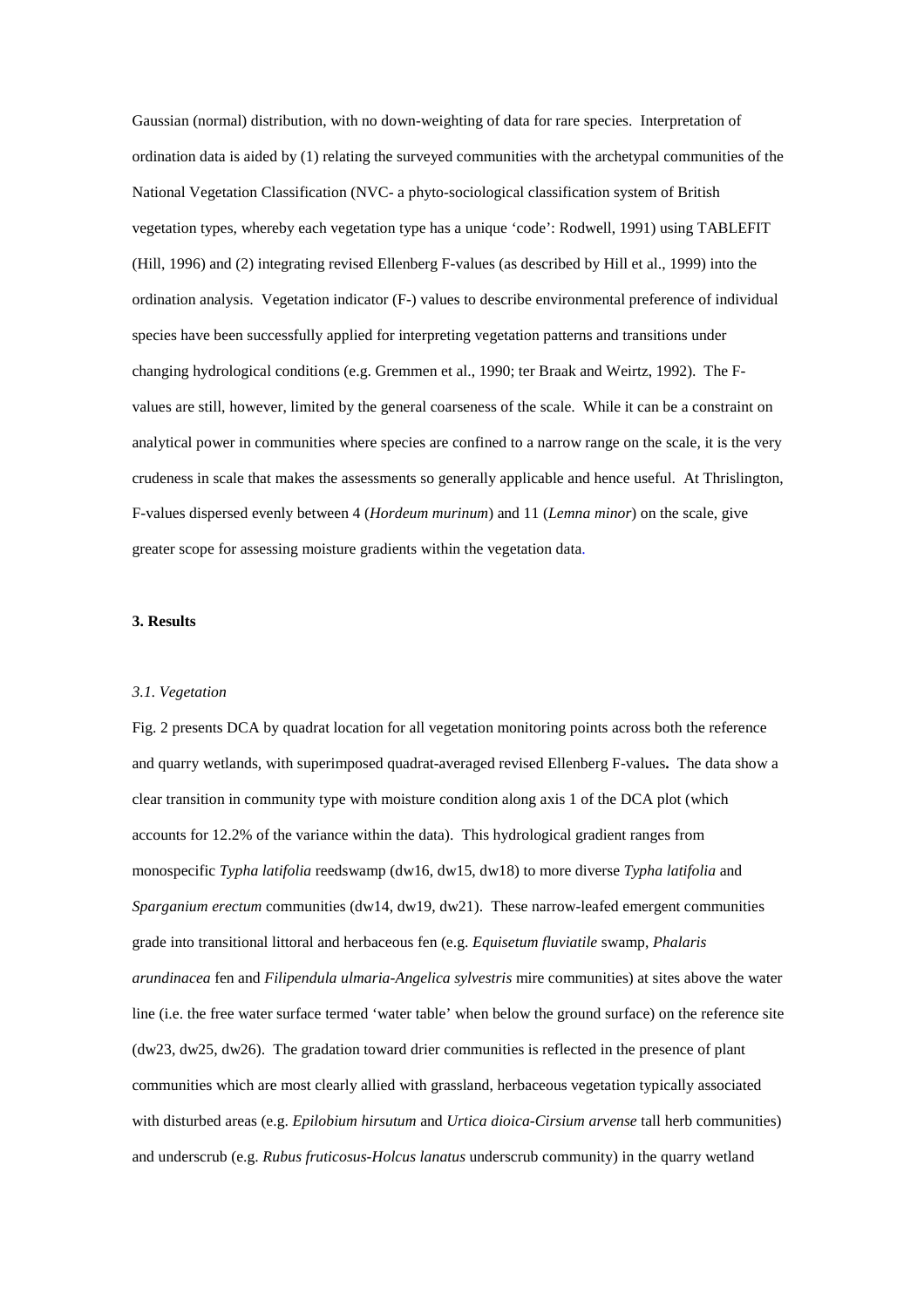(e.g. locations M1b, M1c, M2a, M7b). A separate cluster of *Phragmites australis* reed-bed communities (dw1, dw2, dw3, dw24) show these isolated, species-poor communities as being distinct from the principal moisture-controlled vegetative transition across both sites.

This transition from communities indicative of 'wet' conditions to 'drier' communities along axis 1 represents the dominant division in the flora of the site and is reflected by the changing quadrataveraged revised Ellenberg F-values on Fig.2. The nature of the correlation between F-value and DCA axis 1 score is very strong ( $R^2$  = -0.763) highlighting a clear, significant (at the  $p = 0.05$  level) linear correlation. This relationship can be further defined by correlating the DCA axis 1 scores with measured hydrological variables where available from dipwell records. Debate persists over which components of hydrological variation are most salient in affecting vegetation composition of wetland areas (e.g. Wheeler and Shaw, 1995; 1996; Wheeler, 1999), and as such there is no single hydrological parameter (or collective parameter) which is sufficiently well correlated to render it useful in predicting the vegetation of a given locality within the wetlands. However, strong linear correlations between mean annual water table level and DCA axis 1 scores ( $R^2 = -0.74$ ) allows the gradation along moisture gradients at the site to be related to measured water table parameters. While this exercise does not endeavour to assign water table limits to vegetation communities (nor to take account of more intricate water level fluctuations) it does describe the general eco-hydrological transition over the site. This is important when comparing coarse patterns in vegetative transition across moisture gradients between the quarry wetland and reference conditions. Figures 3a and 3b display hydrological limits of occurrence for the broad community classes of the reference site and quarry wetland and show a clear difference in vegetative transition between the two wetlands. These patterns of transition are estimated by transposing water table parameters on axis 1 of the DCA in Fig.2 so that approximate limits of community occurrence for all quadrat locations (and not just those with a monitored record) can be assessed.

The vegetative transition on the reference site is clearly defined as shifting from tall emergent *Typha latifolia* (S12) communities into transitional hydrophyte assemblages at the water line (S10, S28, S14d), and finally to herbaceous fen (M27/OV26) in areas where mean water table is typically 20-30cm on average below ground surface. This contrasts with the quarry wetland where *Phragmites australis* (S4)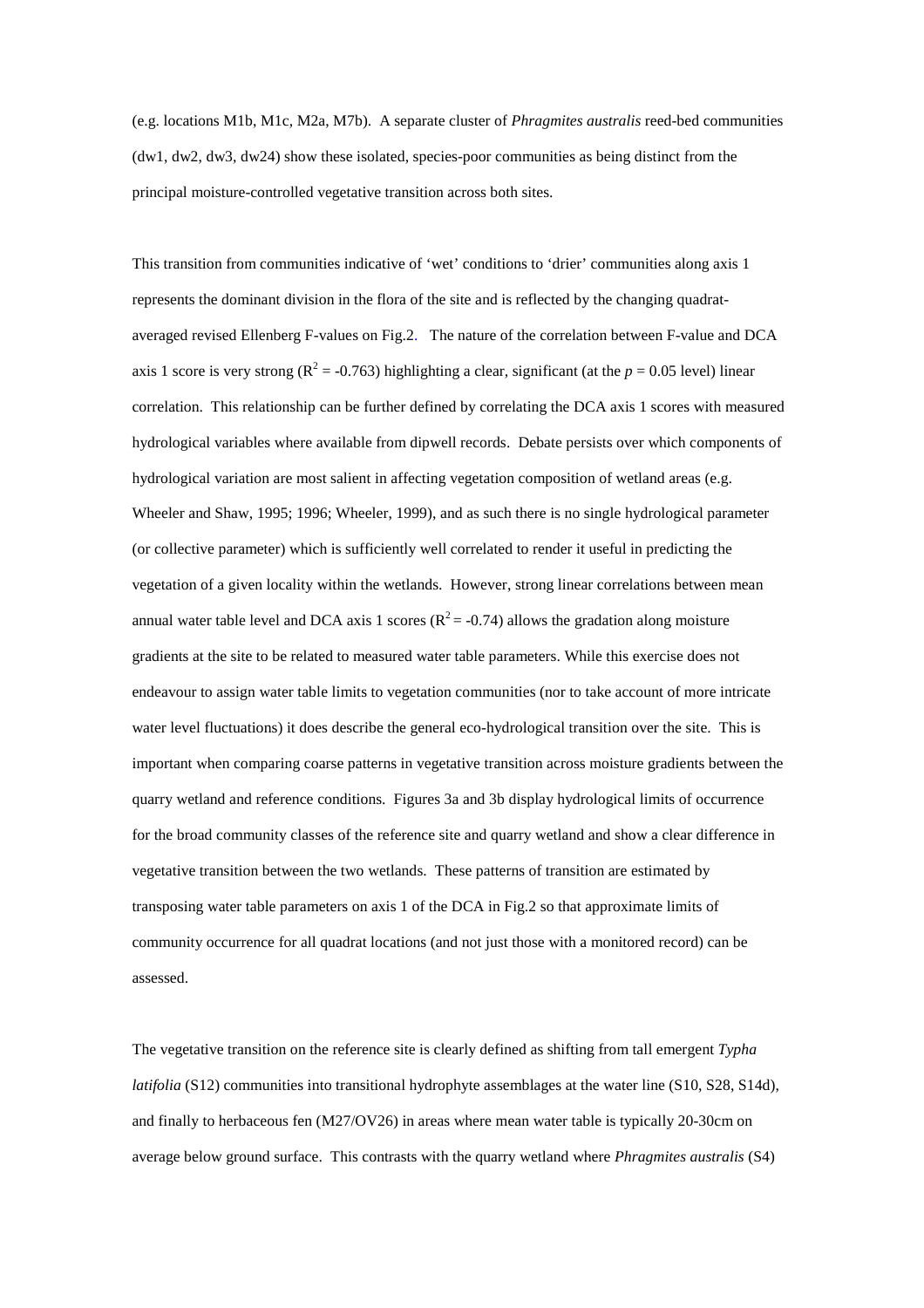and *Typha latifolia* (S12) reed-bed predominate across a wide range of moisture conditions. Herbaceous fen conditions occupy a relatively narrow moisture niche in the quarry wetland and grade rapidly towards scrub and grassland communities in areas where the corresponding water table condition (*c.*– 15cm to –30cm) on the reference site still supports herbaceous fen communities. The data therefore suggest that environmental influences in addition to average moisture condition define the differing community gradations between the quarry wetland and reference conditions.

### *3.2. Hydrological regime*

Hydrological regime was found to contrast clearly between the two wetland cells. Fig.4 illustrates the stable nature of the regime in the reference site controlled by precipitation and summer recession in levels, compared to the rapidly fluctuating, high amplitude regime in the quarry wetland. This relative stability in the reference site reflects the consistent inputs of source waters and the steady outflow through the culvert at the southern tip of the site. The annual range of levels experienced at each monitoring location is similar, typically ranging between 10cm and 40cm in both the relatively wet and dry years. Precipitation was seen to account for between 42% (dw27) and 74% (dw16) of the variance (in simple multiple linear regression alongside air temperature and calculated evapo-transpiration) within the dataset.

In contrast to the consistent and predictable hydrological regime in the reference site, the quarry exhibits a 'flashy' regime, characterised by frequent, abrupt and relatively large fluctuations in water level (Fig.4). The observed range in levels in each of the study years was between 20cm and 50cm. The more variable regime highlights the influence of pumping operations and sluice gate release across the whole quarry wetland. Response to major precipitation events and the general pattern of high winter water table and lower summer levels are also clearly apparent in the quarry wetland. However, this response is complicated by the fluctuating regime and clear inter-annual differences in drawdown during the growing season. In contrast to the 42-74% of the variance that could be solely attributed to precipitation in the reference site, only 17-34% of the variance in quarry wetland locations could be accounted for by precipitation.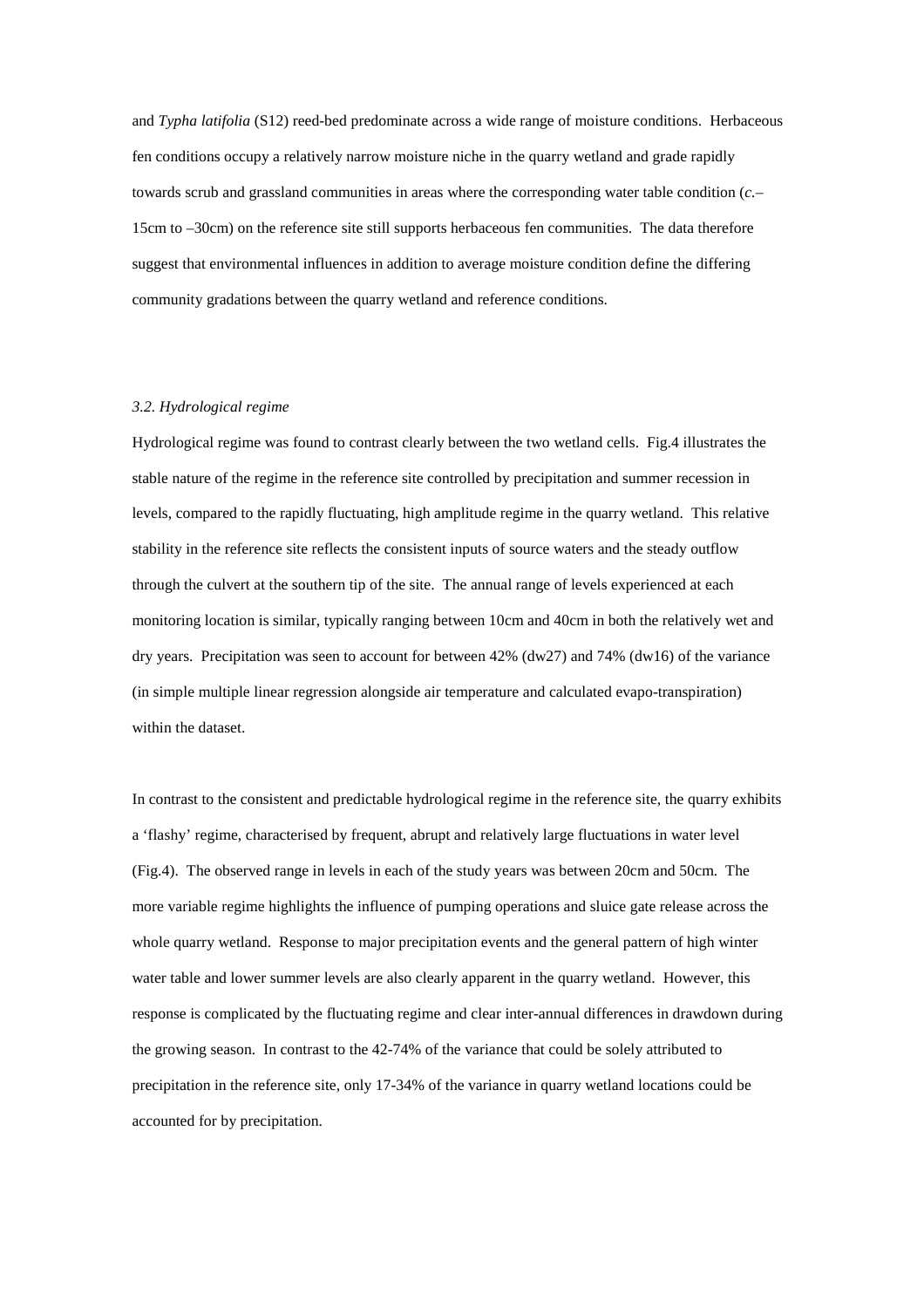### *3.3. Sedimentation*

There are two main implications of elevated sediment accumulation in the vicinity of quarry workings for the vegetation assemblages on the Thrislington site: (i) burial of the seed reservoir and (ii) hindrance of seedling establishment via smothering of chlorophyllous tissue of plants. Sedimentation rate was seen to vary between 0.2 and 8.9 cm year<sup>-1</sup>. The areas of significant accumulation occurred in a relatively narrow area flanking the workings outfall channel. Within these areas vegetation cover is sparse, with only *Phragmites australis* and *Typha latifolia* found in consistent abundance. These species are unlikely to be hindered by seed or leaf tissue smothering (Haslam, 1965, Brown, 1983) due to their large narrow-leafed emergent form and rapid growth rates (documented to be as high as  $3-4$ cm day<sup>-1</sup>; Haslam, 1972). The influence of sedimentation on species establishment and proliferation can thus be considered of minor importance across the quarry wetland in general.

### *3.4. Water chemistry*

Table 1 presents major physico-chemical parameters (pH, conductivity, temperature, *Eh*) and major ion content for representative surface monitoring locations and groundwater monitoring locations across the Thrislington site. Water quality across the hydrological gradient of the reference site was observed to show little variability over time. Variations in pH, conductivity and *Eh* were slight, with samples from open water locations (dw13-21) and interstitial samples (dw22-27) displaying similar hydrochemical facies (typical of calcareous fen), with pH ranging between 6.1 and 8.4, and Ca levels between 110 and  $220$ mg  $l^1$ . Nitrate and phosphate levels in surface waters did not vary spatially across the reference site  $(NO<sub>3</sub> = 0 - 30mg I<sup>-1</sup>; PO<sub>4</sub> = 0 - 3.5mg I<sup>-1</sup>).$  These waters are fairly eutrophic owing to the source water arriving from pasture to the north and north-east of the site.

Hydrochemical analyses show the quarry workings effluent (OF1) to have pronounced elevations in pH (up to 12.75) and electrical conductivity (up to 5994 $\mu$ S cm<sup>-1</sup>), Na<sup>+</sup>, SO<sub>4</sub><sup>2</sup>, Mg<sup>2+</sup> and K<sup>+</sup>. The elevations in Na<sup>+</sup>, SO<sub>4</sub><sup>2</sup>-, Mg<sup>2+</sup> and K<sup>+</sup> over adjacent wetland surface waters are consistent with the major ion composition of source water (BH13b and TJ: Table 1), and are a likely result of stone crushing and weathering of de-icing salts used in quarry operations. However, clear differences between source and discharge pH and conductivity values occurred episodically. Average pH in the boreholes (BH13b and TJ) was 7.8 with a maximum value of 8.0 whilst OF1 levels (mean pH of 8.8) reached values in excess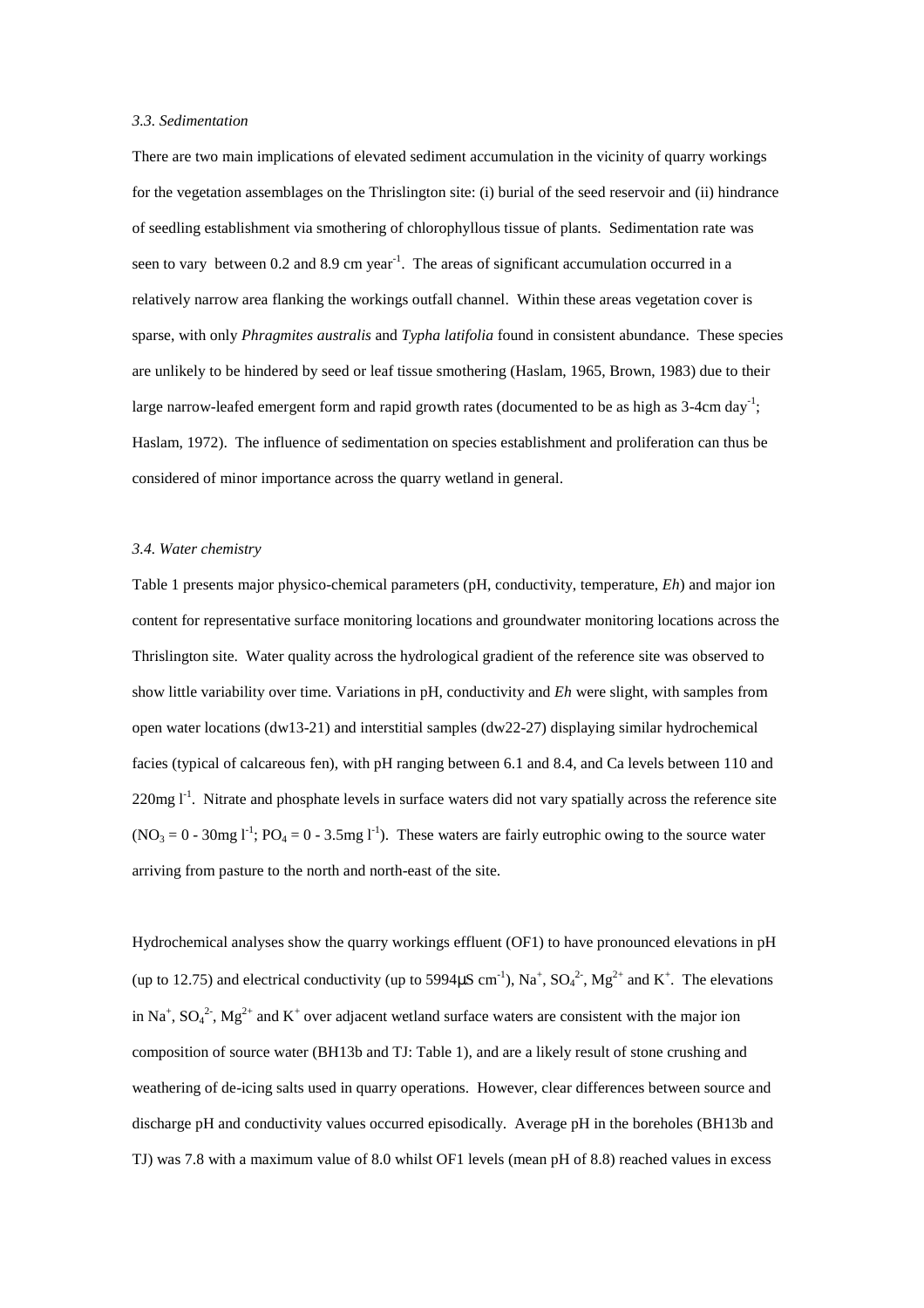of 10.5 on seven occasions over the monitoring period. The influence of the high pH effluent on the quarry wetland creates a distinct hydrochemical and sedimentological gradient across the cell, ranging from levels averaging around pH 9.0 - 9.3 at dw1-3, which is diluted with distance from the outfall through dw4 (pH 8.52) to more neutral levels in the west of the wetland (pH  $7.3 - 8.0$ ). This transition is a result of two factors: dilution with waters from the west of the railway and buffering by the organicrich reed-bed substrate.

## *3.5. Nutrient availability and substrate characteristics*

Table 2 presents a comparative display of major nutrient contents of substrate extracts from the reference site and quarry wetland. A clear pattern is the difference in calcium and magnesium concentrations between wetland cells, which is to be expected due to the presence of highly soluble CaO and MgO in the substrate around the outfall (derived from the calcination works). Calcium levels in sediment extracts were around four times greater in quarry outfall areas than in the reference sediments, whilst magnesium levels were roughly an order of magnitude greater in quarry samples than in reference site samples.

Clear differences in the organic content of the substrate were apparent between the vegetated substrate units (in both reference and quarry sites) and unvegetated quarry silts. The fen-peat deposits in the reference wetland had the highest values for LOI at around 49.5% by weight, slightly higher than levels to the north of the quarry wetland and in the reed-bed areas (mean: 31.9%) that have well-developed organic surface horizons overlying inorganic calcareous quarry sediment. Samples from areas of the unvegetated, recently deposited quarry sediment around the outfall show extremely low LOI values (mean: 4.18%) that reflect the largely inorganic nature of fines from the workings.

Nitrogen and phosphorus levels mirror the soil organic content in the manner in which they differ between high pH quarry outfall areas and organic-rich reference site samples. Both N and P availability were low in the organic-poor calcareous sediments around the quarry outfall, with extractable P being below detectable levels in three samples. Conversely, potassium levels were close to double the reference site values in sediments by the quarry outfall. This elevation is consistent with K-enrichment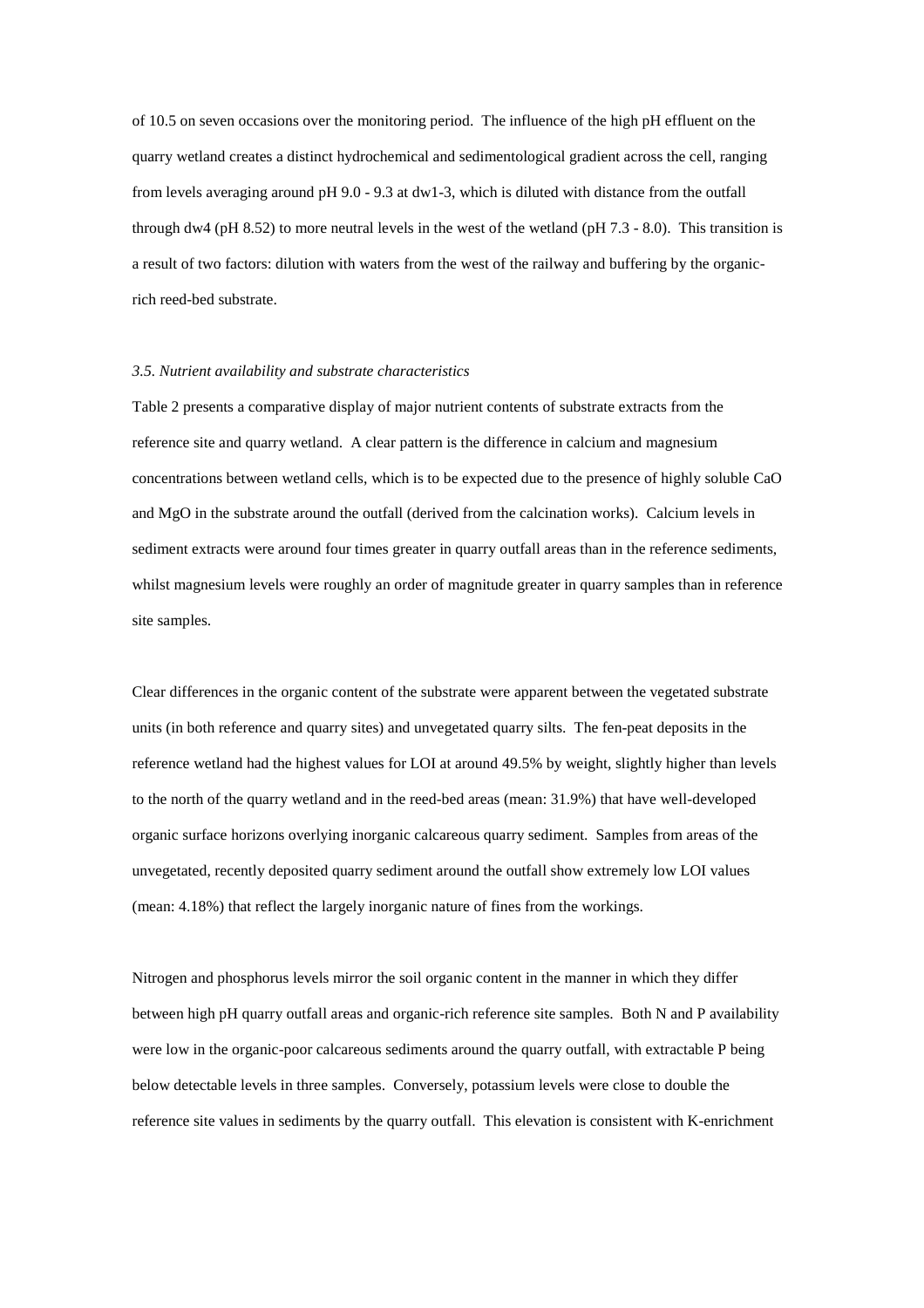in the outfall effluent. Analysis of selected mineral micronutrients (Fe, Mn, Zn) showed no clear differences between levels in the reference site and of those in the quarry substrate.

Soil moisture condition may be a significant influence in sustaining plant communities in areas that are not perennially inundated, especially given the contrasting physical properties of the substrate between inorganic calcareous fines and organic-rich peat at the Thrislington site. Moisture values were fairly consistent within each of the two sample locations (uncolonised silt sands and vegetated fen/ reed-bed) with an average moisture content by soil volume of 24% (S.E.  $\pm$  0.601, n = 63) in open calcareous quarry sediment. The moisture content rose to an average of 57% (S.E.  $\pm$  1.73, n = 66) in organic root mat areas to the north of the quarry site. This percentage change represents a shift in the ratio of soil matrix: moisture content from 1:1.326 to 1:0.333, i.e. a four-fold reduction in the relative content of moisture between the substrate types. However, although the absolute values of soil moisture differ, this does not indicate that available water to plants varies similarly, since this may depend on cohesive forces and pore size distribution in the substrate (A. J. Baird, pers. comm., 2005).

#### **4. Discussion**

Increased winter flood flows and reduced base-flows in drier months downstream of quarry workings have previously been cited as potential hydrological implications of limestone extraction (Hobbs and Gunn, 1998; Thompson et al., 1998). The data presented here provide quantitative evidence to support such trends, but of greater importance are the subsequent impacts of exacerbated regime on vegetation patterns. Field observations showed the exacerbated drawdown in the summer months to lead to dehydration and desiccation of some plant species around the wetland margins (e.g. *Hippuris vulgaris, Equisetum palustre*). However, the extent of such impact did appear to be relatively isolated, with the dominant *Typha latifolia* and *Phragmites australis* persisting across much of the quarry wetland even in the prolonged dry periods experienced during summer 2001. The largely peripheral importance of rapid sedimentation in the quarry wetland suggests that the physico-chemical environment imposed by the high pH workings effluent and the fluctuating water levels are the main (potentially interacting) influences on low vegetation diversity across the quarry wetland.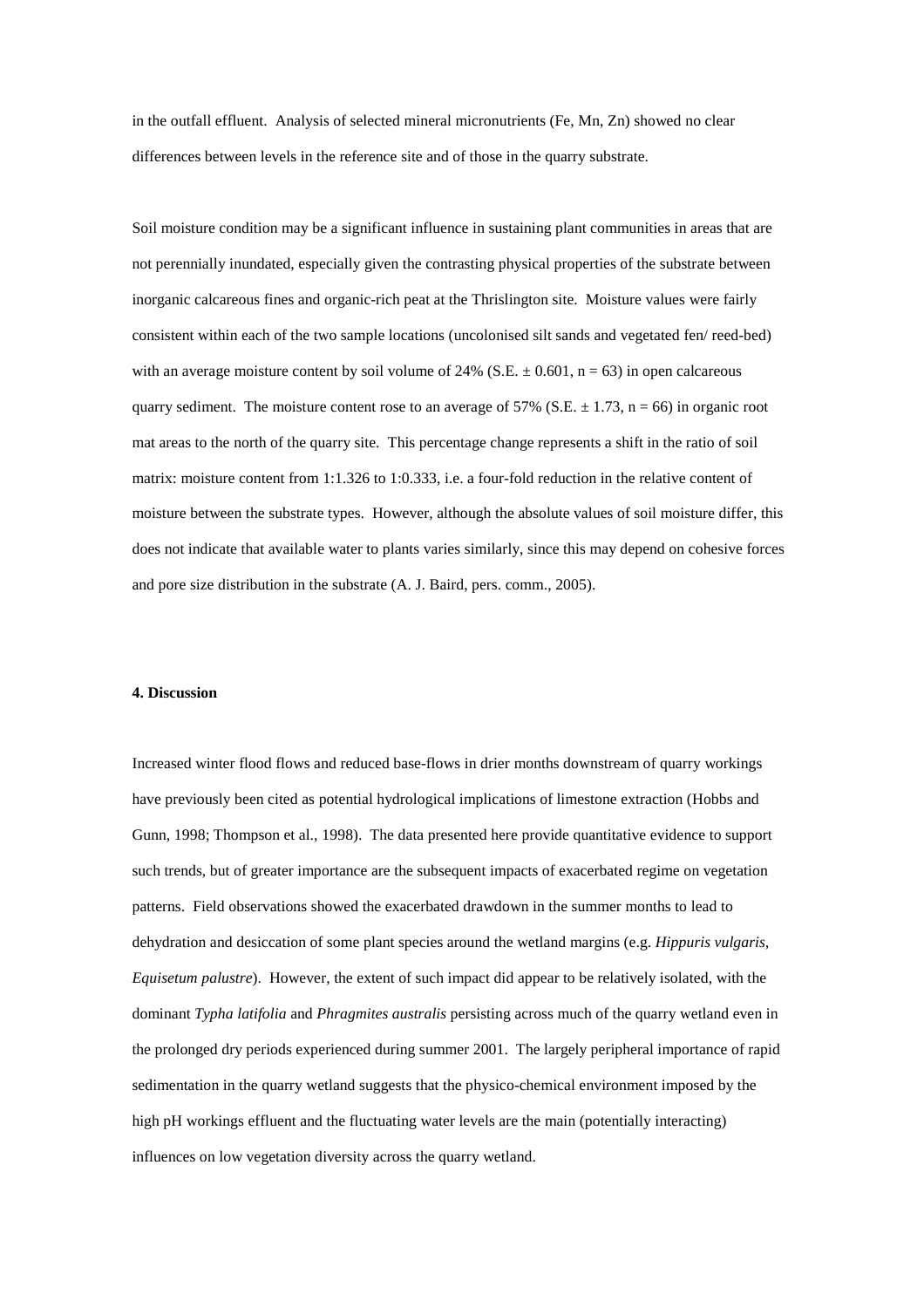Calcareous high pH conditions, such as those encountered in the quarry wetland where pH >9.5 in surface horizons, are generally considered limiting to plant growth due to a range of direct and indirect changes in nutrient cycling. High pH of this nature is typically associated with the hydration of lime (CaO); at Thrislington this source is related to the calcination operations in the processing plant. The wetland source water, and to a lesser extent run-off within the processing plant site, come into contact with lime or dolomitic quicklime ( $CaMgO$ , but predominantly a complex of  $CaO$  and  $MgO$ ), before discharge in the form of spoil heaps where lime kiln slag is deposited. The hydration of lime to form slaked lime (calcium hydroxide) liberates the hydroxyl ion (OH) to solution, thereby creating high pH conditions. Although OH- abundance can directly induce toxicity in some plant species (Bradshaw and Chadwick, 1980; Rowell, 1988), the principal constraints to growth under high pH conditions are related to reduced P availability (as a result of co-precipitation with Ca and Mg to form insoluble complexes; Patrick and Khalid, 1974), reduced K availability (Gemmell, 1977; Kinzel, 1983) and reduced solubility of many essential micronutrients, particularly Fe, Mn, B, Zn and Cu. At Thrislington, reduced P and N availability were clearly apparent in the quarry wetland substrate relative to organic-rich areas (in contrast, K availability was higher). High pH and elevated Ca levels in waters and substrate were coincident with low extractable P; it is difficult to infer causality however, without detailed geochemical testing. The correlation between organic content of the substrate and extractable  $P(R^2 \text{ of } 0.56, n = 20)$ does however suggest the importance of organic sources for P in surface horizons.

Assessment of the distribution of plant species in the quarry wetland suggests that only a minority of plant species can occupy areas of high pH, organic-poor, calcareous quarry sediment with fluctuating water levels. Species seen to proliferate in these localities tend to be robust, clonal dominants such as *Phragmites australis,* and *Typha latifolia* in wetter areas. These species are widely documented as being tolerant of a range of pH conditions (e.g. Haslam, 1972; Grace and Harrison, 1986; Rivard and Woodard, 1989). In drier areas (with water tables around 40-50cm below ground surface) common species include those indicative of alkaline environments (e.g. the calcicole moss *Ambylstegium riparium*) or ruderal species (e.g. *Agrostis stolonifera, Chamaenerion angustifolium, Senecio jacobea, Tussilago farfara*). These latter taxa have been shown from other studies to be common early colonisers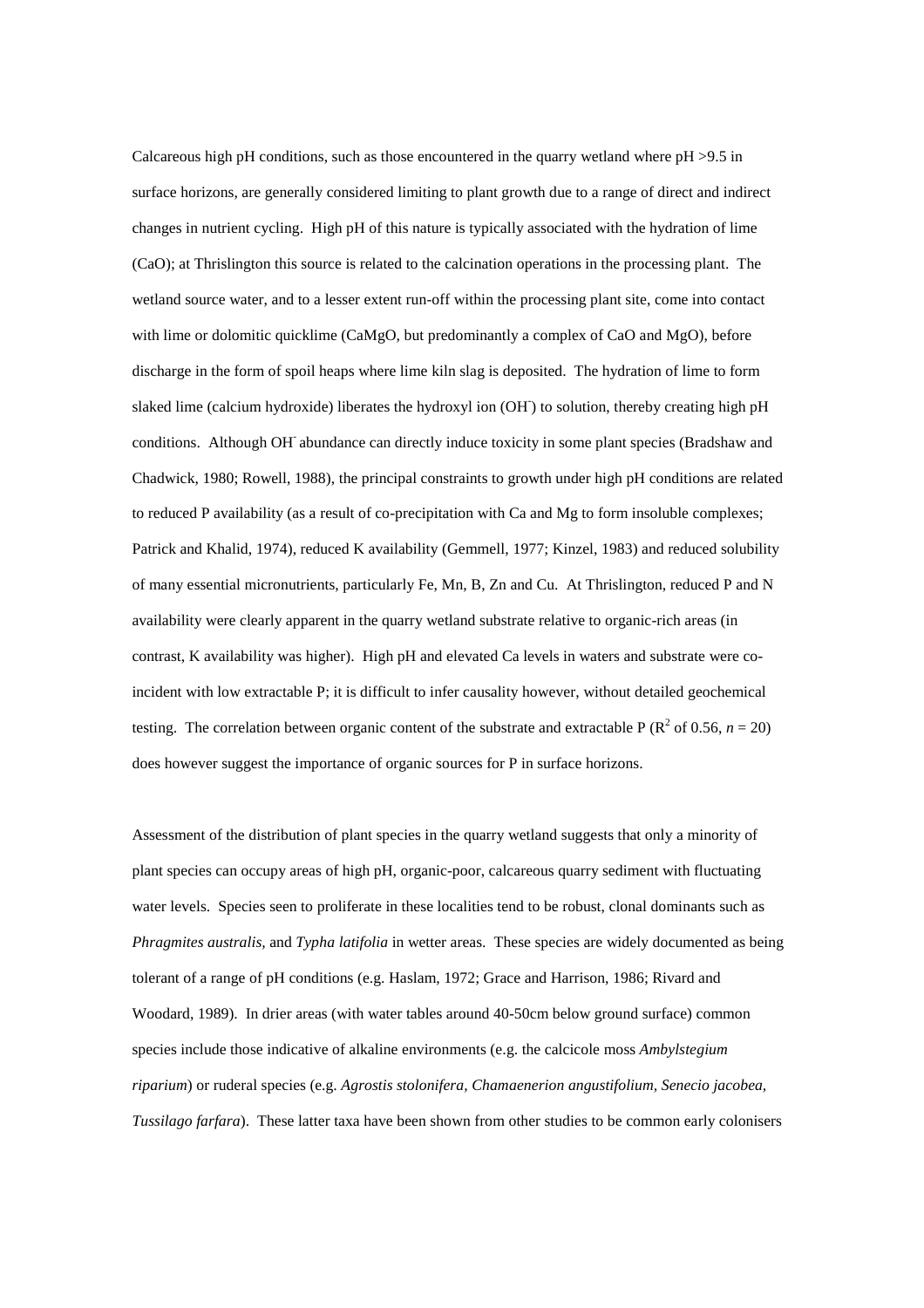in the similar dry calcareous environment of disused Magnesian and Carboniferous limestone quarry floors (e.g. Bradshaw and Chadwick, 1980; Hodgson, 1982).

Nutrient poor conditions in the quarry-borne silt-sands were found to be coincident with poor moisture retention characteristics and low organic content in areas close to the outfall that were only seasonally inundated. Although the four-fold reduction in the soil moisture content of surface horizons of quarry sediment relative to organic-rich horizons elsewhere at the site offers no indication of actual water available to plants, this difference was coincident with the rapid shift in vegetation assemblage from moisture-demanding taxa such as *Phragmites australis* and *Typha latifolia* to the ruderal communities described above. These latter communities appear tolerant of the nutrient-poor, high pH conditions. This gradient appears to by-pass the water-line sedge and herbaceous communities abundant both on the adjacent reference site and in littoral areas of quarry ponds where high pH, nutrient-poor sediments are not characteristic.

# *4.1 Restoration and management implications*

Wetland creation as a consequence of mineral extraction has been previously documented by Nawrot and Klimstra (1989) and Atkinson and Cairns (1994). The former describe colonisation of hydrophyte taxa in settling ponds associated with surface mining activity and emphasise the unique opportunity for wetland habitat creation when lagoon structures are suitably designed. This opportunity is echoed by Atkinson and Cairns (1994) who describe spontaneous wetland establishment in settling ponds with results showing a considerable species diversity akin to 'natural' wetland sites. At Thrislington, spontaneous succession within the quarry wetland has taken place over approximately 30 years. This unmanaged process has resulted in species-poor *Typha latifolia* and *Phragmites australis* reed-beddominated assemblages persisting over a wide range of moisture conditions in the quarry wetland. These taxa are robust and tolerant of the initial high pH substrate and wide amplitude moisture conditions imposed by quarry pumping operations. Although this spontaneous succession within the quarry wetland does not yield as diverse an assemblage as in the adjacent reference site, the process can still be viewed as beneficial from the point of view of wider conservation drivers (e.g. EU Habitats Directive 92/43/EEC) aimed at increasing the amount of this habitat type across the UK. The development of the reed-bed habitat in the quarry wetland also appears to be of significance in buffering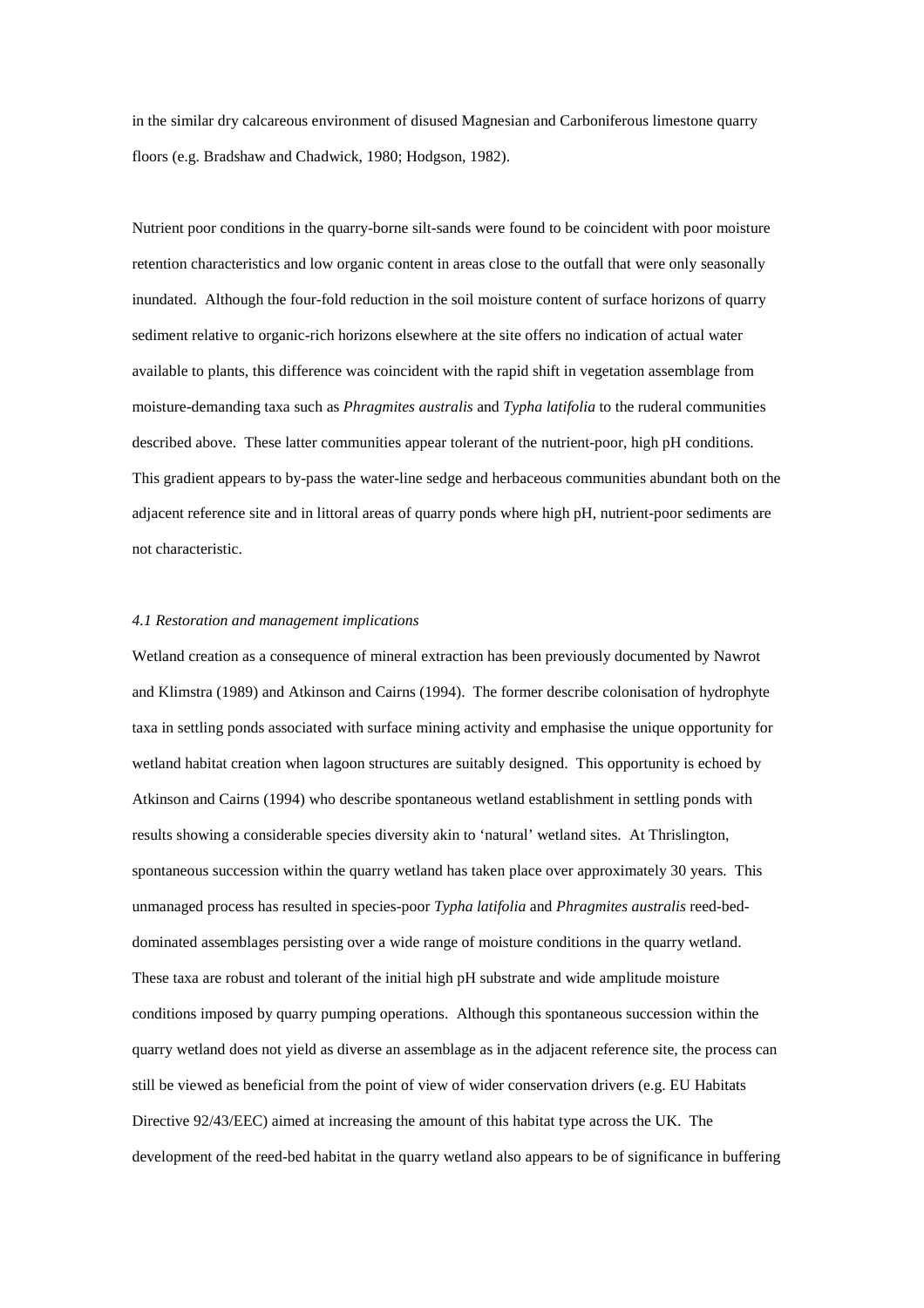the high pH influent waters and ameliorating high sulphate loadings (Mayes, 2003). Research is currently ongoing to detail the scope for utilising wetlands to ameliorate high pH.

Should recovery of wetland habitat akin to the relatively undisturbed condition of the adjacent reference site be desired, then manipulation of the recovery process is likely to be required. Prach et al. (2001) document protocols for using spontaneous vegetation succession in ecosystem restoration, including prediction of successional development and monitoring of results. It may also be possible at Thrislington to influence successional development by techniques such as application of organic mulches over high pH calcareous media. This approach has been previously documented to foster development of rich rendzina soils and promote revegetation (Bradshaw and Chadwick, 1980). Organic mulches serve to overcome nutrient availability constraints and improve moisture retention, but the application of this restoration technique up to now has been largely confined to dry skeletal surfaces associated with extractive industries (e.g. Roberts and Bradshaw, 1985; Vetterlein et al., 1999), rather than settling lagoons with potential for wetland development. Another approach, the introduction of suitable native species to accelerate the colonisation process, has been detailed by Ash et al. (1994) for both raised alkaline Leblanc waste (surface pH 8-9) and blast furnace slag (surface pH 7-8) in NW England, and may be of benefit on the quarry wetland cell at this site.

### **5. Conclusions**

The hydrological, hydrochemical and floristic impact of pumped groundwater on a wetland area at Thrislington Quarry, County Durham has been examined in a coupled wetland study. Monodominance of *Phragmites australis* and *Typha latifolia* reed-bed was apparent across a wide range of conditions in a quarry wetland, in contrast to a relatively diverse gradation of communities along a moisture gradient in an adjacent reference site. These differing community transitions were highlighted using DCA and through application of revised Ellenberg F-values. Areas of rapid sedimentation (up to  $8.2 \text{cm yr}^{-1}$ ) were of peripheral importance in limiting the establishment of a diverse range of species in the quarry wetland. The principal influence on low species diversity appears to be related to the physico-chemical environment created by the workings effluent. Exacerbated drawdown and a fluctuating hydrological regime were coincident with elevated pH (up to 12.8) and a high sediment load. This created a nutrientpoor calcareous substrate in the quarry wetland which constrained colonisation of a varied flora such as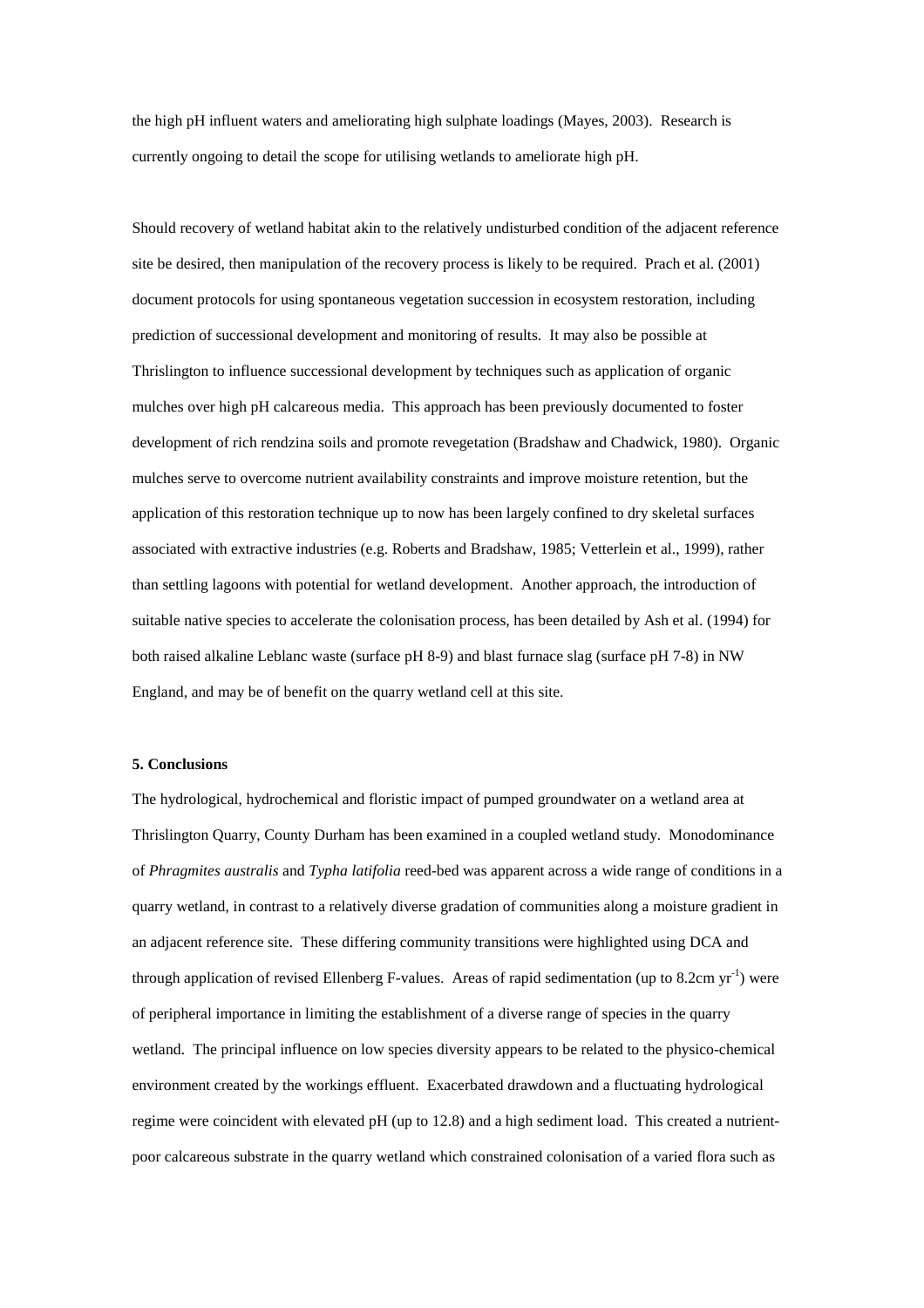that present in the adjacent reference site. Poor moisture retention in the quarry-derived sediments provided further edaphic constraints to plant growth and favoured proliferation of ruderal taxa when sites were not inundated.

Although spontaneous recovery of the quarry wetland has not given rise to plant communities as diverse as those on the adjacent reference site, the development of reed-bed habitat is of benefit for habitat creation and local biodiversity, and also in improving water quality of the workings effluent. As such, the status of wetland habitat within limestone extraction workings can be enhanced through suitable design of lagoon structures and careful management of the recovery process, possibly including directed vegetation succession. Further research is however still needed on the possible hydrochemical benefits of wetlands on quarry effluents and on methods for accelerating the colonisation of suitable wetland taxa on skeletal lagoon substrates.

#### **Acknowledgements**

Funding through the Mineral Industry Research Organisation (MIRO) under the Foresight Link Dti R&D project RC 139 is gratefully acknowledged. Duncan Wardrop, David Park and Graham Parkin (Lafarge) are thanked for co-operation in facilitating easy and regular access to Thrislington for site monitoring. Dr. Dave Mitchell (English Nature) and Sedgefield Council are thanked for granting access to the nature reserve. Laboratory analyses were assisted by Watts Stelling and Pat Johnston. The detailed comments of the two reviewers are gratefully acknowledged.

#### **References**

Adams, R & Younger, P.L., 2001. Simulating the Hydrological Effects of Limestone Extraction. In Ribeiro, L. (Ed.) Proceedings of the Third International Conference on Future Groundwater Resources at Risk. Lisbon, Portugal. June 2001. pp. 301 - 310.

Allen, S.E., Grimshaw, H.M., Parkinson, J.A. and Quarmby, C., 1989. Chemical Analysis of Ecological Materials, Second Edition. Blackwell Scientific, Oxford, UK.

Ash, H.J., Gemmell, R.P. and Bradshaw, A.D., 1994. The introduction of native plant species on industrial waste heaps: a test of immigration and other factors affecting primary succession. Journal of Applied Ecology, 31, 74-84.

Atkinson, R.B. and Cairns Jr., J. 1994., Possible use of wetlands in ecological restoration of surface mined lands. Journal of Aquatic Ecosystem Health, 3, 139-144.

Bradshaw, A.D. and Chadwick, M.J., 1980. The Restoration of Land. Blackwell Scientific, UK.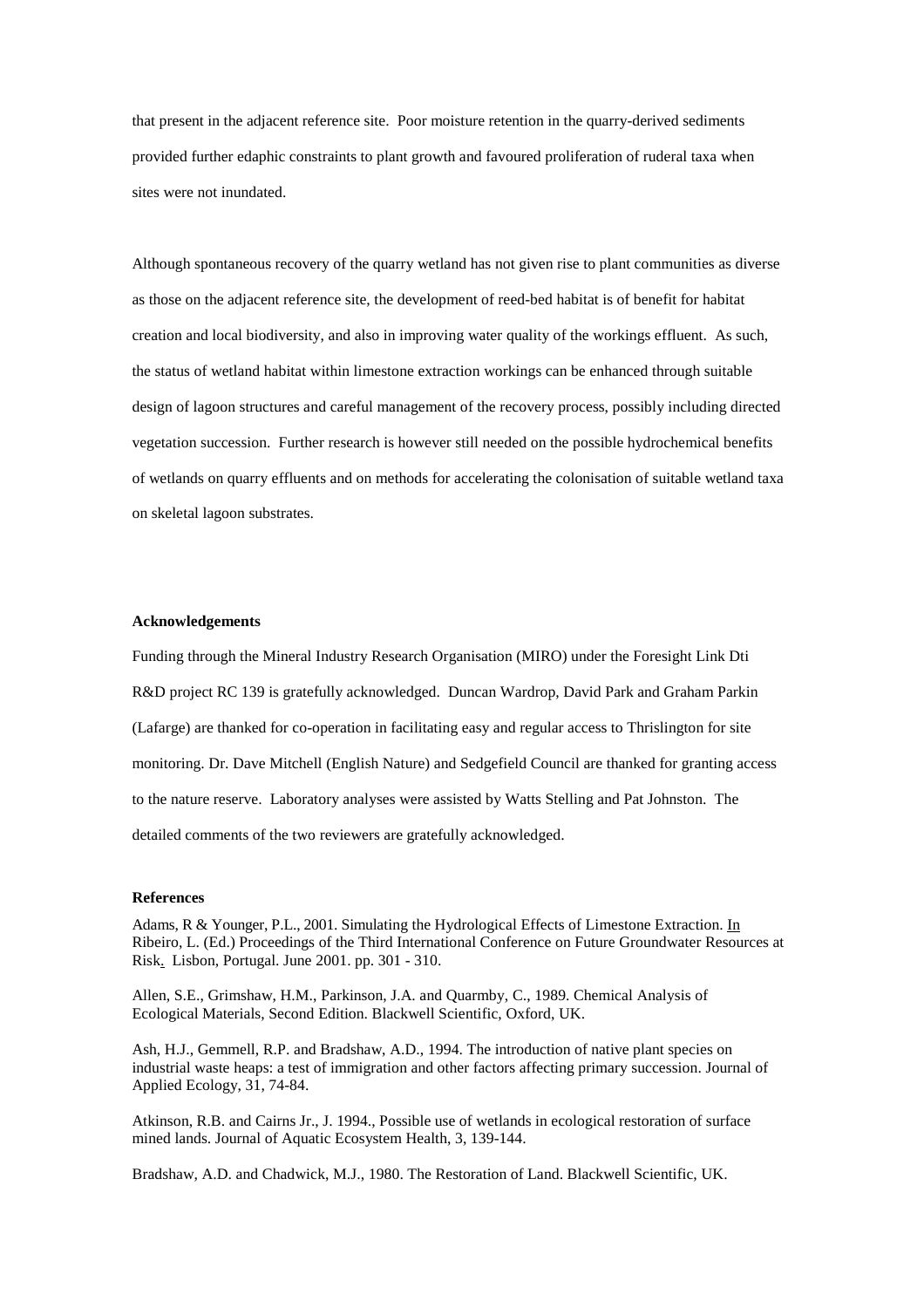Brown, A.G., 1983. Floodplain deposits and accelerated sedimentation in the lower Severn basin, in Gregory, K.J. (Ed.). Background to Palaeohydrology. John Wiley & Sons Ltd., Chichester. pp375-398.

Ellenberg, H., 1988. Vegetation Ecology of Central Europe, Cambridge University Press, Cambridge.

Finlinson, B. and Groves, A., 1994. Hydrological effects of mineral workings: New guidelines to safeguard nature conservation areas, Quarry Management, 21/12, December. 25-26.

Gemmell, R. P., 1977. Colonization of Industrial Wasteland. Edward Arnold, London.

Graham, G.G. 1988. *The Flora and Vegetation of County Durham.* The Durham Flora Committee and the Durham County Conservation Trust, Wallsend. UK.

Gremmen, N.J M., Reijnen, M.J.S.M., Wiertz, J. and van Wirdum, G., 1990. A model to predict and assess the effects of groundwater withdrawal on vegetation in the Pleistocene areas of The Netherlands, Journal of Environmental Management, 31, 143-155.

Haslam, S.M., 1965. Ecological studies in the Breck Fens I. Vegetation in relation to habitat. Journal of Ecology, 53, 599-619.

Haslam, S.M., 1972. Biological flora of the British Isles, *Phragmites communis* Trin. Journal of Ecology, 60, 585-610.

Hill, M.O., 1996. TABLEFIT version 1.0, for identification of vegetation types. Institute of Terrestrial Ecology, Huntingdon.

Hill, M.O., Mountford, J O., Roy, D.B. and Bunce, R.G.H., 1999. Ellenberg's indicator values for British plants, ECOFACT Volume 2, Technical Annex. Institute of Terrestrial Ecology. Huntingdon, UK.

Hobbs, S.L. and Gunn, J., 1998, The hydrogeological effect of quarrying karstified limestone: options for protection and mitigation, Quarterly Journal of Engineering Geology, 31, 147-157.

Hodgson, J.G., 1982. The botanical interest and value of quarries, in Davies, B. N. K. (Ed.), Ecology of Quarries, Institute of Terrestrial Ecology, Huntingdon, UK. pp. 3-11.

Kent, M. and Coker, P., 1992. Vegetation Description and Analysis. A Practical Approach. John Wiley, Chichester, UK.

Kinzel, H., 1983. Influence of limestone, silicates and soil pH on vegetation, in Lange, O.L., Nobel, P.S. Osmond, C.B. and Ziegler, H. (Eds.). Physiological Plant Ecology III. Responses to the chemical and biological environment. pp. 201-244. Springer-Verlag, Berlin, Germany.

Mayes, W.M., 2003. Limestone extraction and wetland environments: hydrological, hydrochemical and ecological interactions. Unpublished Ph.D. Thesis. University of Newcastle upon Tyne.

Mitsch, W.J. and Gosselink, J.G., 2000. Wetlands: Third Edition. van Nostrand Reinhold, New York, USA.

Nawrot, J.R. and Klimstra, W.D., 1989. Wetland habitat developed on mined lands, in Majer, J.D. (Ed.), Animals in Primary Succession: The Role of Fauna in Reclaimed Lands, Cambridge University Press, UK. pp.269-285.

Patrick, W.H.Jr. and Khalid, R.A., 1974. Phosphate release and sorption by soils and sediments: effect of aerobic and anaerobic conditions, Science, 186, 53-54.

Prach, K, Bartha, S., Joyce, CB., Pyšek, P., van Diggelen, R and Wiegleb, G., 2001. The role of spontaneous succession in ecosystem restoration: A perspective. Applied Vegetation Science 4, 111- 114.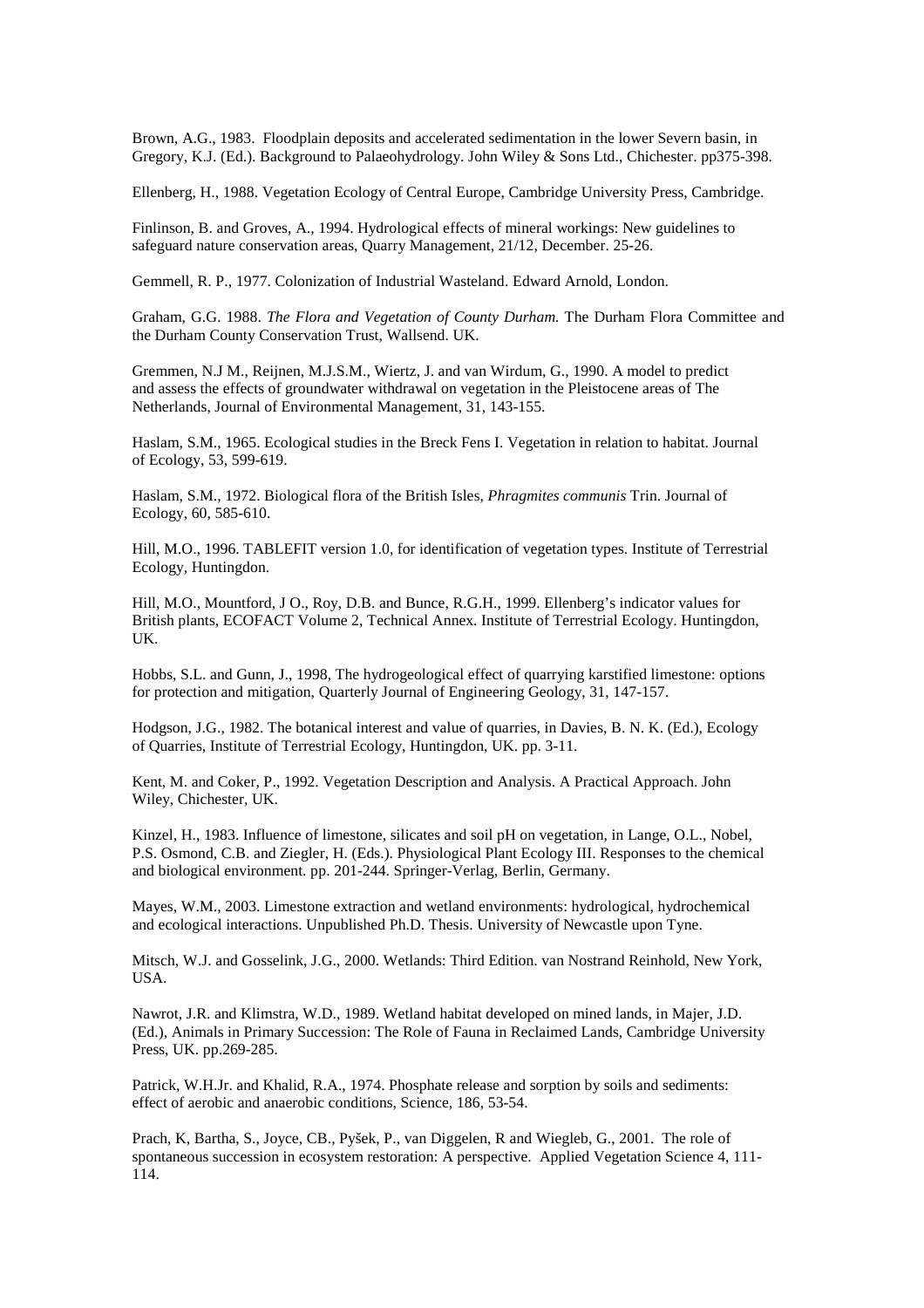Pyšek, P., Prach, K, Müllerová, J and Joyce, C., 2001. The role of spontaneous succession in ecosystem restoration: Introduction. Applied Vegetation Science 4, 1-4.

Rivard, P.G. and Woodard, P.M. 1989. Light, ash and pH effects on the germination and seedling growth of *Typha latifolia* (cattail). Canadian Journal of Botany, 67, 2783-2787.

Roberts, R.D. and Bradshaw, A.D., 1985. The development of a hydraulic seeding technique for unstable sand slopes. II. Field evaluation. Journal of Applied Ecology, 22, 979-994.

Rodwell, J.S. (ed.). 1991. British Plant Communities, Volumes I-V, Cambridge University Press, England.

Ross, S. M. 1996. Overview of the hydrochemistry and solute processes in British wetlands, in Hughes, J. M. R. and Heathwaite, A. L. (eds.). Hydrology and Hydrochemistry of British Wetlands. p133-181. John Wiley, Chichester, UK.

Roy Waller Associates Ltd., 1991. Environmental Effects of Surface Mineral Workings. Department of the Environment. HMSO, London, UK.

Rust Environmental Ltd., 1994. Hydrology and Mineral Workings: Effects on Nature Conservation: Guidelines. English Nature, Peterborough, UK.

Smart, P.L., Edwards, A.J. and Hobbs, S.L., 1991. Heterogeneity in carbonate aquifers: effects of scale, fissuration, lithology and karstification, in Quinlan, J. F. and Stanley, A. (Eds.). Proceedings of the Third Conference on Hydrogeology, Ecology, Monitoring, and Management of Ground Water in Karst Terranes. Water Well Publishing Company, Nashville, Tennessee, pp.373-388.

ter Braak, C.J.F., 1988. CANOCO – a FORTRAN program for canonical community ordination by (partial) (detrended) (canonical) correspondence analysis, principal component analysis and redundancy analysis (version 2.1). Agricultural Mathematics Group, Wageningen, The Netherlands.

ter Braak, C.J.F. and Wiertz, J., 1994. On the statistical analysis of vegetation change: a wetland affected by water extraction and soil acidification. Journal of Vegetation Science, 5, 361-372.

Thompson, A., Easton, P.H., Hine, P.D. and Huxley, C.L., 1998. Reducing the Effects of Surface Mineral Workings on the Water Environment: A Guide to Good Practice. Report to the Department of Environment, Transport and the Regions. Symonds Travers Morgan (part of Symonds Group Ltd.), East Grinstead, UK.

Tutin, T.G., Heywood, V.H., Burges, N.A., Moore, D.M., Valentine, D.H., Walters, S.M and Webb, D.A. (Eds.), 1992. Flora Europaea 2nd edition. Vol. 1, Cambridge University Press, Cambridge, UK.

Vetterlein, D., Bergmann, C. and Hüttl, R.F., 1999. Phosphorus availability in different types of open-cast mine spoil and the potential impact of organic matter application. Plant and Soil, 213, 189- 194.

Wardrop, D.R., Leake, C.C. and Abra, J., 2001. Practical techniques that minimize the impact of quarries on the water environment. Transactions of the Institute of Mining and Metallurgy (Section B: Applied Earth Sciences), 110, B5-13.

Wheeler, B.D., 1999. Water and plants in freshwater wetlands, in Baird, A.J. and Wilby, R.L. (Eds.). Eco-hydrology: plants and water in terrestrial and aquatic environments. Routledge, London. pp.127- 180.

Wheeler, B.D. and Shaw, S.C., 1995. Plants as hydrologists? An assessment of the value of plants as indicators of water conditions in fens, in Hughes, J.M.R. and A.L. Heathwaite (Eds.), Hydrology and Hydrochemistry of British Wetlands. John Wiley. London. pp.63-82.

Wheeler, B.D. and Shaw, S.C. 1996. Biological indicators of the dehydration and changes to East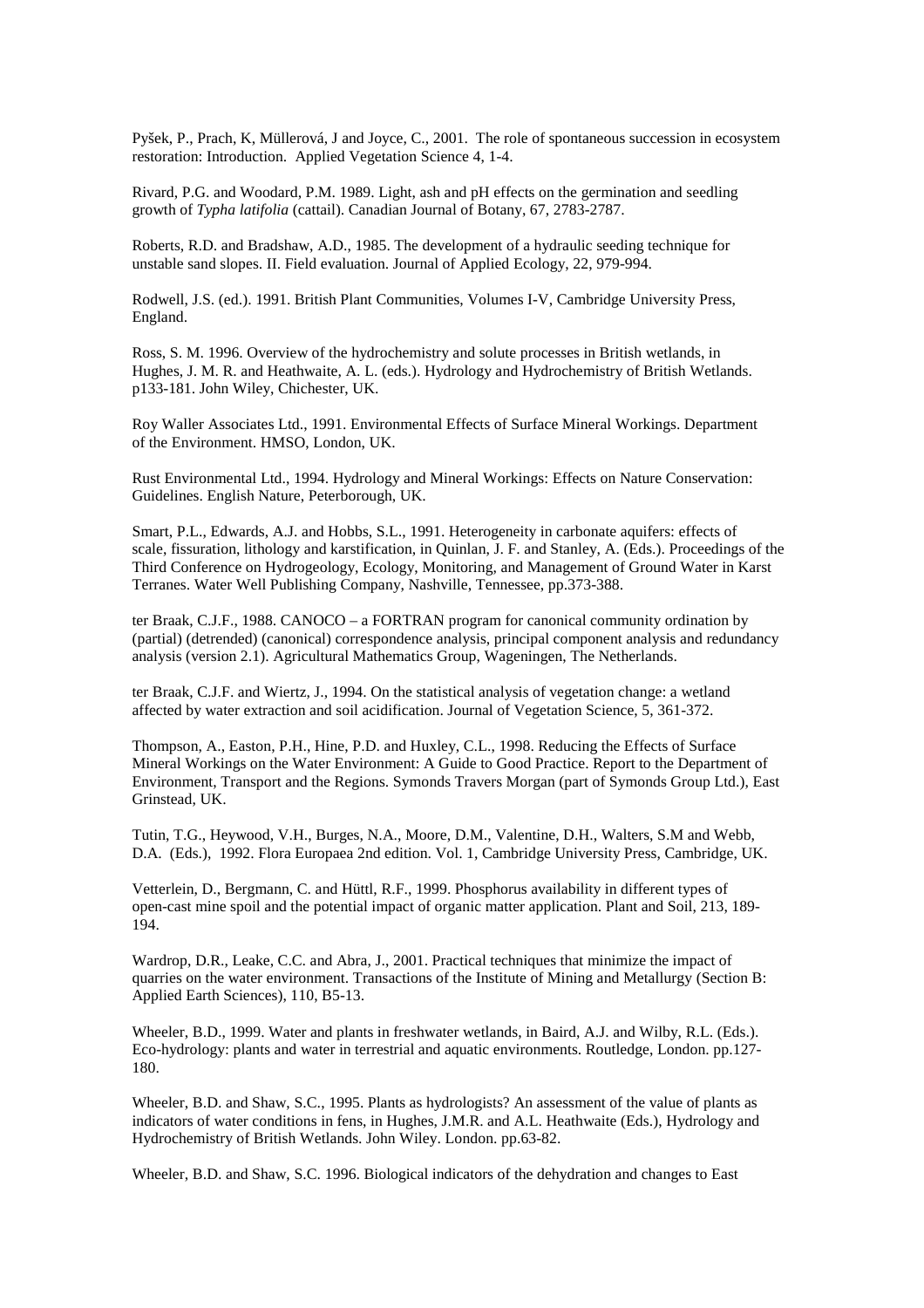Anglian fens past and present. English Nature Research Report No. 20. Peterborough. UK.

# **Figure captions:**

Fig. 1. Location map of the quarry wetland and reference site highlighting the nature of the source hydrology and major vegetation communities across the site. T1 = transect 1 and T2 = transect 2 across the reference site.

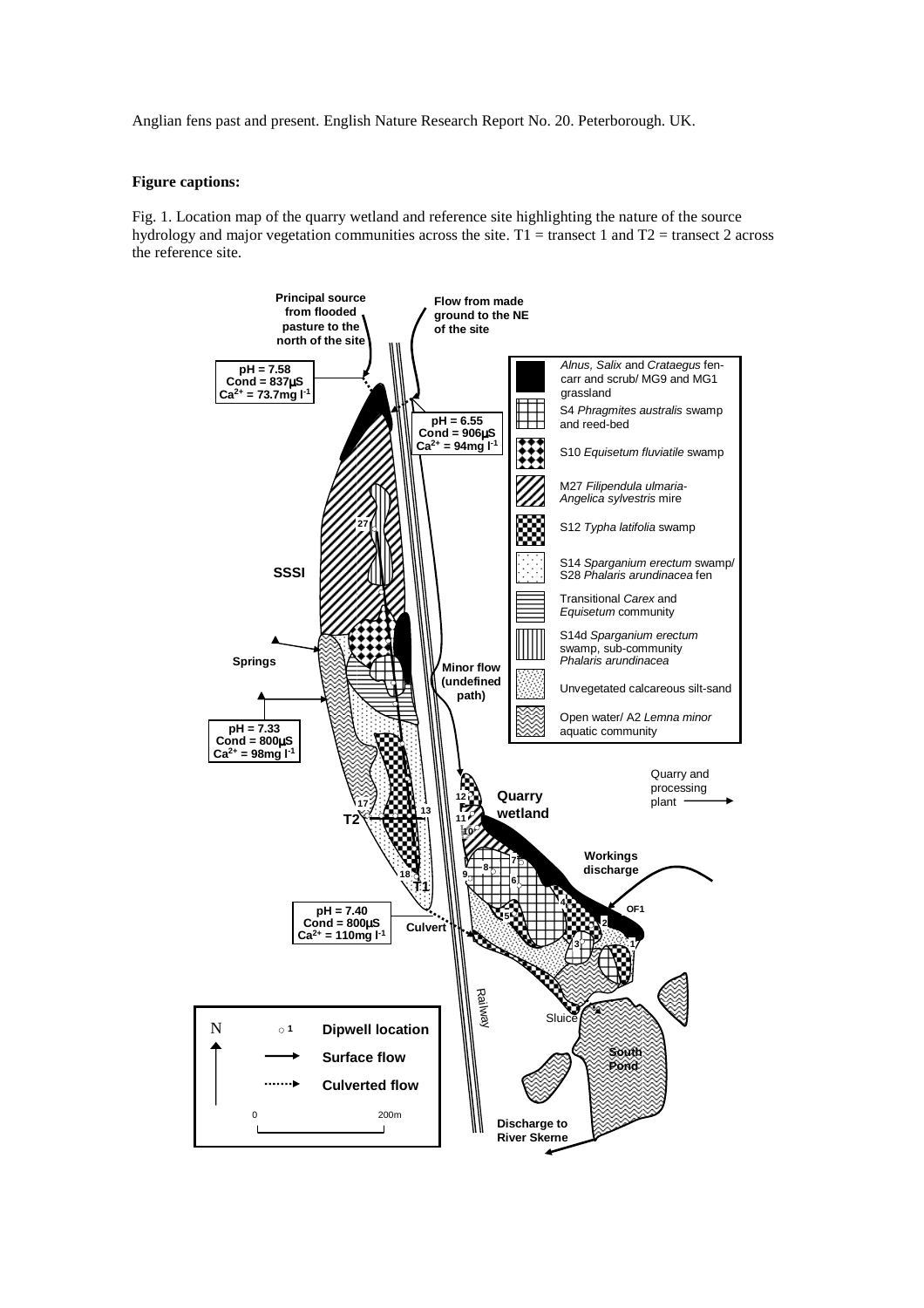Fig. 2. DCA by quadrat location showing vegetation community gradation on the quarry wetland (square) and reference site (circle). Quadrat key:  $dw =$  dipwell,  $M =$  marginal quadrat. Community clusters are shown with reference to NVC codes from TABLEFIT output where data shows a 'good' or 'very good' fit with the archetypal communities (i.e. score >70). NVC codes: S4 = *Phragmites australis*  reed-bed (sub community: a = *Phragmites australis*); S10 = *Equisetum fluviatile* swamp; S12 = *Typha latifolia* swamp (sub communities: a = *Typha latifolia*; b = *Mentha aquatica*; c = *Alisma plantagoaquatica*); S14 = *Sparganium erectum* swamp (sub communities: c = *Mentha aquatica*; d = *Phalaris arundinacea*); S28 = *Phalaris arundinacea* fen; A2 = *Lemna minor* aquatic community; M27 = *Filipendula ulmaria-Angelica sylvestris* mire; OV26 = *Epilobium hirsutum* tall herb community; MG1 = *Arrhenatherum elatius* grassland; MG9 = *Holcus lanatus-Deschampsia cespitosa* grassland; W24 = *Rubus fruticosus-Holcus lanatus* underscrub.



Fig. 3a (left) and 3b (right). Schematic diagram displaying the approximate limits of occurrence of the main plant communities with respect to average water table condition for the reference site (4a) and quarry wetland (4b). NVC codes: see legend Fig. 2.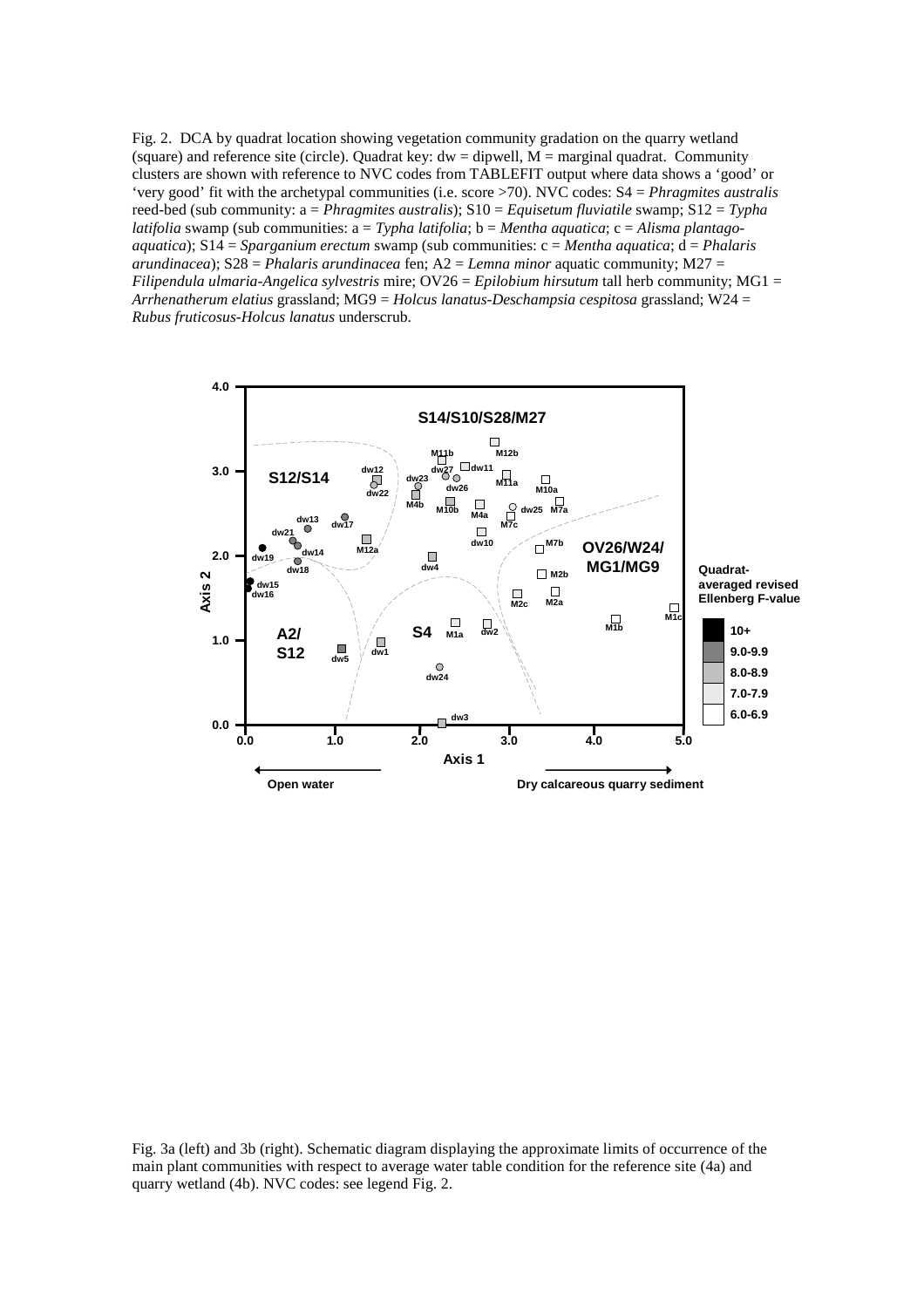

Fig. 4. Rainfall and water table levels in the quarry wetland (open symbols) and the reference site (black symbols), April 2000-November 2001.